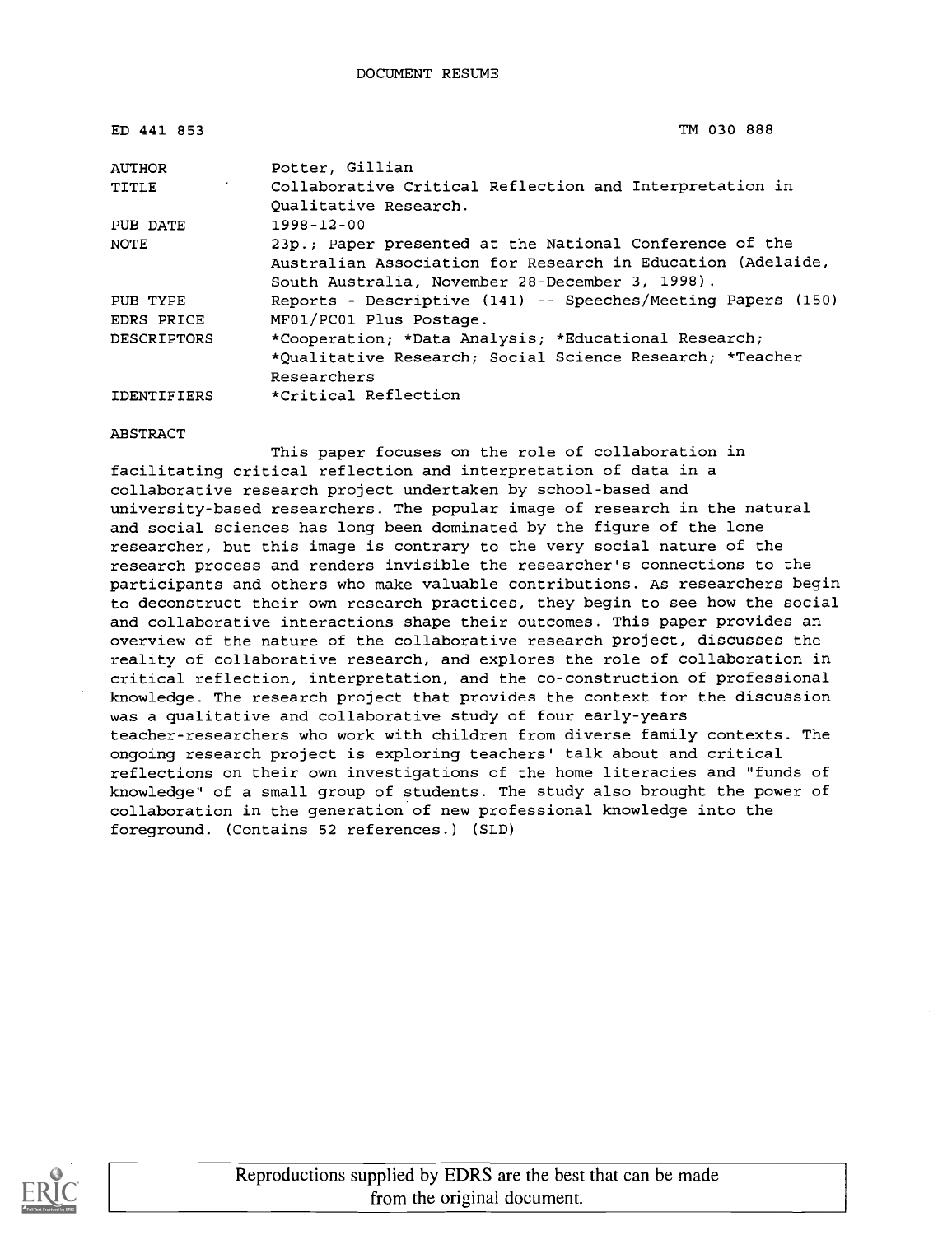# ED 441 853

# Collaborative critical reflection and interpretation in qualitative research.

|                                      | 98 Abstracts                                                                                                                                                                                                                                |                                                                                       |
|--------------------------------------|---------------------------------------------------------------------------------------------------------------------------------------------------------------------------------------------------------------------------------------------|---------------------------------------------------------------------------------------|
|                                      |                                                                                                                                                                                                                                             |                                                                                       |
|                                      |                                                                                                                                                                                                                                             |                                                                                       |
|                                      |                                                                                                                                                                                                                                             |                                                                                       |
|                                      |                                                                                                                                                                                                                                             |                                                                                       |
|                                      |                                                                                                                                                                                                                                             |                                                                                       |
| <b>Gillian Potter</b>                |                                                                                                                                                                                                                                             |                                                                                       |
|                                      |                                                                                                                                                                                                                                             |                                                                                       |
| <b>University of South Australia</b> | U.S. DEPARTMENT OF EDUCATION<br>Office of Educational Research and Improvement<br>EDUCATIONAL RESOURCES INFORMATION<br>CENTER (ERIC)<br>This document has been reproduced as<br>received from the person or organization<br>originating it. | PERMISSION TO REPRODUCE AND<br>DISSEMINATE THIS MATERIAL HAS<br>BEEN GRANTED BY<br>ιь |
|                                      | □ Minor changes have been made to<br>improve reproduction quality.                                                                                                                                                                          |                                                                                       |
| <b>Abstract</b>                      | Points of view or opinions stated in this<br>document do not necessarily represent<br>official OERI position or policy.                                                                                                                     | TO THE EDUCATIONAL RESOURCES<br>INFORMATION CENTER (ERIC)                             |

This paper will focus on the role of collaboration in facilitating critical reflection and interpretation of data in a collaborative research project undertaken by school-based and university - based researchers.

The popular image of research in natural and social sciences has long been dominated by the figure of the lone researcher. This image is contrary to the very social nature of the research process and renders invisible, the researcher's connections to the participants and others who make valuable contributions. A shift is now being recognised however, not only in the research culture but in the value being given to collaborative research. As researchers begin to deconstruct their own research practices, they are beginning to see how the social, collaborative interactions shape their outcomes. (Wassler & Bressler, 1996) Increasing acknowledgment is being given to the collective nature of knowing and the social theories of development advocated by Rogoff & Lave, (1984) and Vygotsky (1986).

The power of collaboration in interpretation and the co-construction of professional knowledge however, has not been focused upon to the same degree. This concept must surely provide one of the best reasons for collaborative research in education.

This paper aims to:

- briefly overview the nature of the collaborative research project
- discuss the reality of collaborative research the challenges and rewards
- explore the role of collaboration in critical reflection, interpretation and the co-construction of professional knowledge.

(This represents work in progress )

## The Nature of the Collaborative Research Project

Conspicuous by their absence from the literature of research on teaching are the voices of teachers themselves - the questions and problems teachers pose, the frameworks they use to interpret and improve their practice and the ways teachers themselves define and understand their work lives (Lytle &



2 BEST COPY AVAILABLE 6/21/99 1:34 PM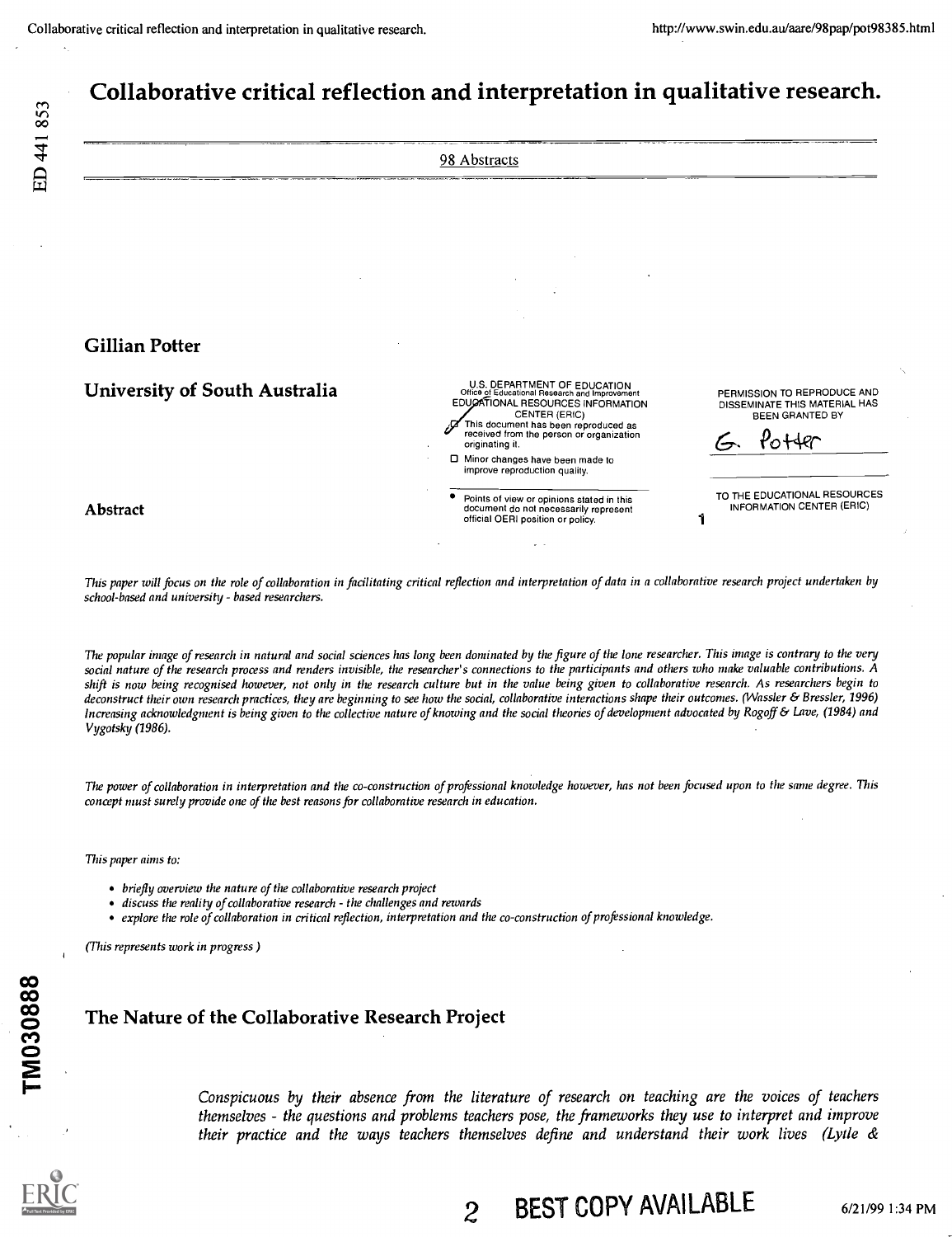Cochran-Smith, 1990: 83).

The research project was qualitative and collaborative, implemented by university and teacher researchers. It facilitated the learning journey of four early years teacher-researchers who work with children from diverse family contexts. In particular, it explored teachers' talk about and critical reflections on their own investigations of the home literacies and 'funds of knowledge "(Moll, 1992) of a small group of children. As such, it facilitated the painting of an interpretive picture of the meanings that the teachers gave to their work with young children from socioculturally diverse contexts. In addition, it foregrounded the power of collaboration in the generation of new professional knowledge about the complexities of teachers' work.

The study considered the question 'How do teachers talk about and reflect on

the funds of knowledge of their young students,

what they believed they already knew, felt and understood and what they needed to explore further about the home culture and literacy practices of some young children and their families from diverse contexts,

'their illuminations, understandings and feelings about culture, difference and poverty

• the implications of their finding for their literacy curriculum and pedagogy as they tried to facilitate continuity between home and school?'

The key characteristics of the research were

- collaboration between school based and university based researchers
- teacher research and teacher talk
- teachers' critical reflection
- co-construction of professional knowledge
- the generation of grounded theory.

The project involved the teacher-researchers in inquiry at school and during home visits. As part of their investigations, they used systematic observations, interviews and a variety of information seeking strategies which they deemed useful at the time.They each kept a reflective journal. From this data they generated at least one case study on a focus child. Teacher researchers and the university researcher participated in discussion in a collaborative forum over a period of eleven months from 1996-1997. The collaborative forums were tape recorded, transcribed, then reflected upon. Plans for future forums were driven by the teacher researchers' needs.

As the university-based researcher, I visited the teacher-researchers in their classrooms to observe them in their working environment, to talk with them individually and to share their reflective journals. I also kept a reflective journal. Common concerns and needs were identified. We sought out new information, resources and obtained funding for the teachers to have time away from their teaching duties. This enabled them to carry out and reflect on their research as well as participate in collaborative discussions.

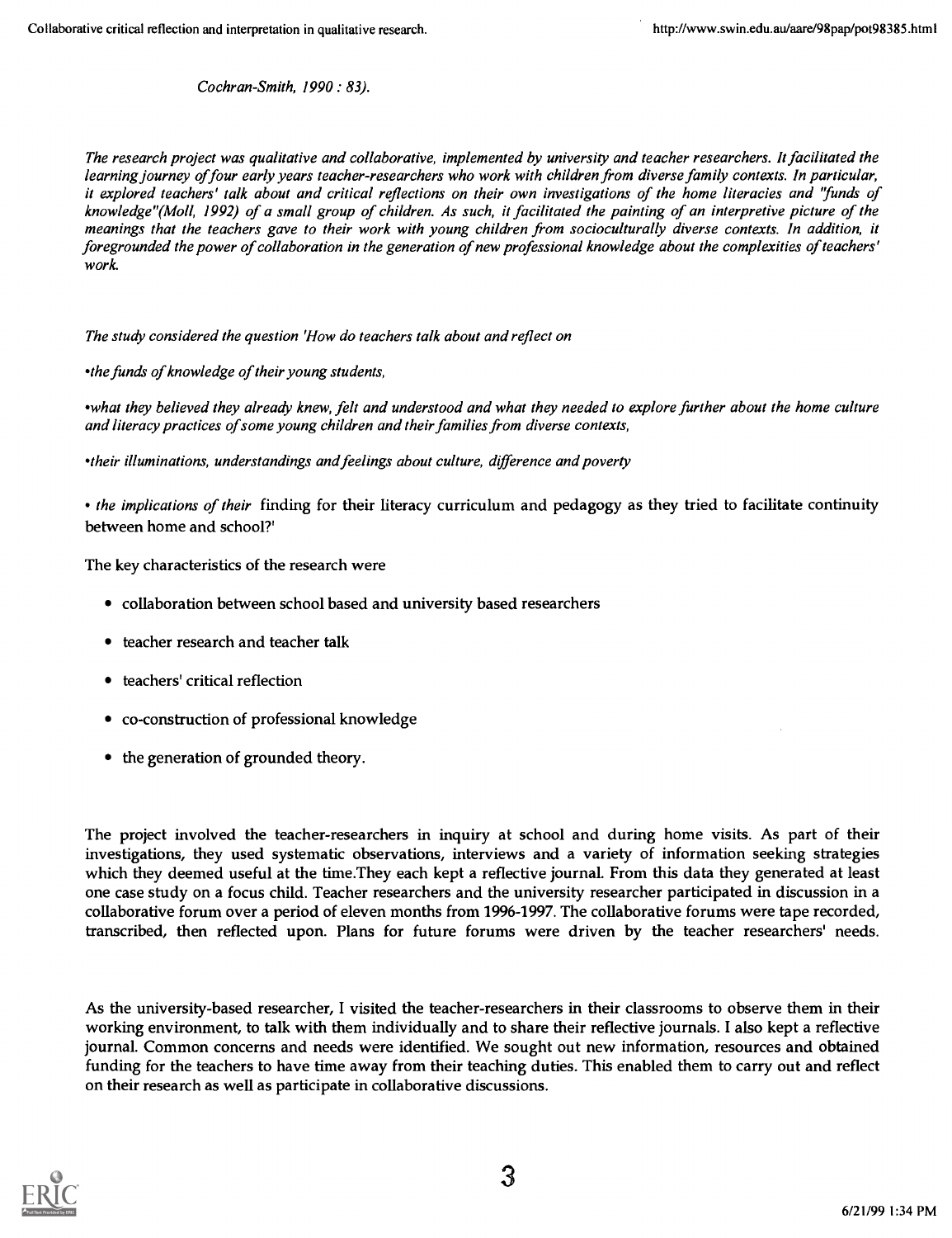The aim was to explore in depth the home cultures and discursive literacy practices of families with whom the teachers were working. The teacher researchers opted for case study methodology. They wanted to use this approach to focus rather than generalise their investigations. They felt that they could better present the richness of data, the complex details and the colourful description which arose from the research process and also from the ongoing dialogue in which we were all engaged.

The research was more typical of a search rather than RE-search. We were not reconsidering the ways of investigating home cultures and literacies; we were searching for ways to do it. We were driven by the need to be more successful teachers of the young children from socioculturally diverse contexts. So in that sense, our search was a real "odyssey" (Macrorie, K. in Goswami & Stillman, 1987 : 49).

Our hypothesis was that if the teacher researchers could build a bridge between the home culture and the school culture then they could offer literacy experiences that were more useful to the children and with which they could experience greater success. As a team, we were cognisant of the work of Kathryn Au (1993) who indicated in her research on schooling and diversity, that schools are less successful in raising the achievement levels of students who are of non-European backgrounds or whose families live in poverty or who speak a language other than English. We were also influenced by Lankshear who argued that

It is important to realise the extent to which schools function to generate and legitimate failure (1991 : 216)

and by Gee who commented that,

Some of the values of mainstream culture are complicit with the oppression of some students' home culture (1990 : 90).

We knew that if the teacher researchers were to be more successful with the young children in their classrooms from diverse cultures then we needed to understand their living and learning context.

How to find out about the home culture, how to understand it, how to be aware of our own predilections and how to effectively respond to new information were some of the many challenges. For as Taylor & Dorsey Gaines stated:

Our task as social scientists is to try to understand the complexity of the literacy behaviours of young children and our task as educators is to use these understandings to support and enhance children's learning opportunities (1988 : 3).

This research is important. We are now working in a context where as a result of immigration and cultural globalisation, Australian society is becoming increasingly diverse. Our schools cannot be comfortable with the dominant Anglo, middle class values any more. As Lingard and Rizvi commented:

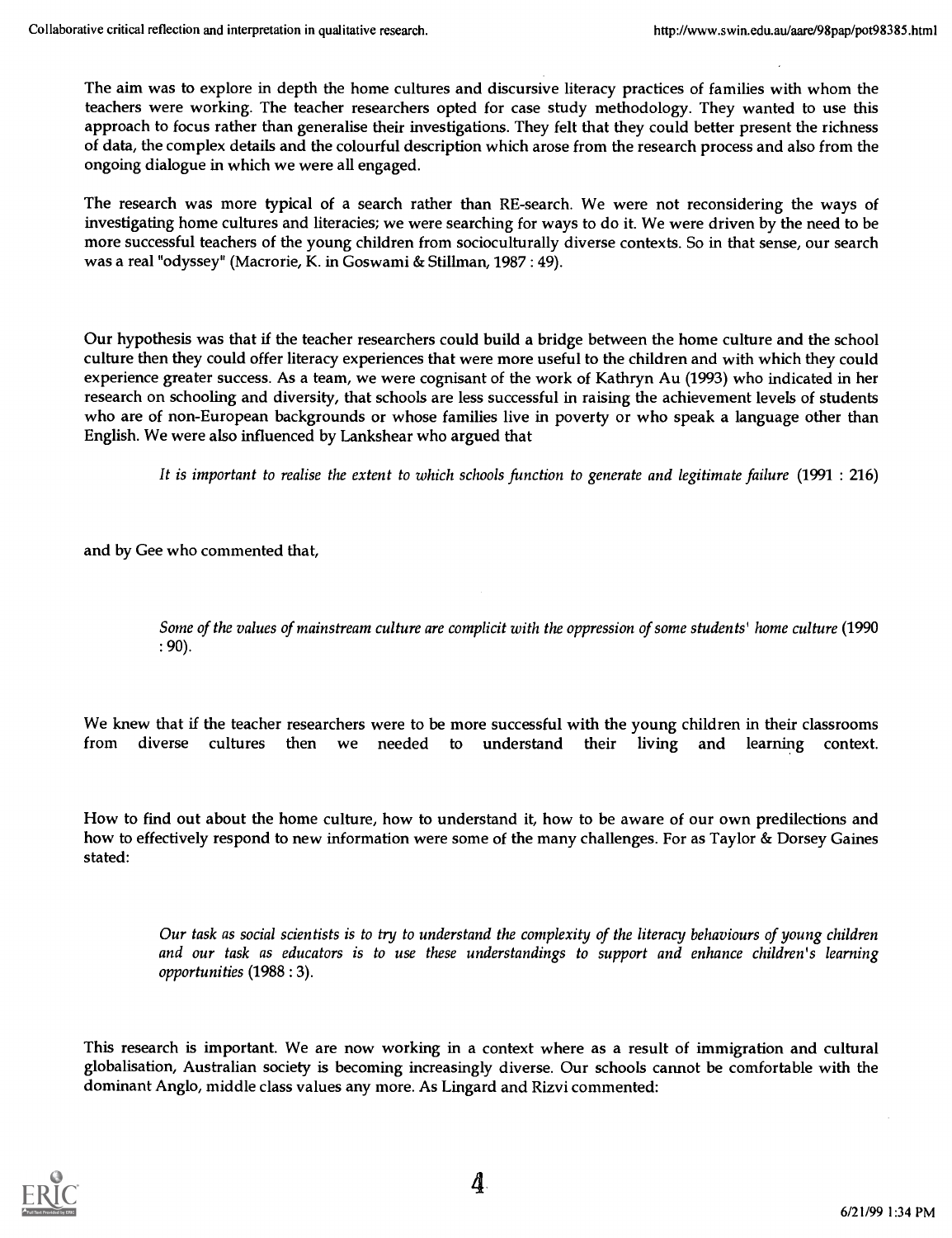While the teaching profession is not representative of the ethnic and cultural diversity that exists in Australia, teachers are being asked to re-think their values in line with that unprecedented level of questioning that is now evident about Australia's identity (1995: 6).

As researchers, we questioned and rethought our values and practices. It was our aim to deepen our understanding of the home literacies of a diverse group of children and their families. We wanted to devise curriculum and pedagogic practices that were not narrowly framed but acknowledged the potential richness of the funds of knowledge which the children brought to school with them. We were into bridge building between home culture and school culture, for as Moll wrote when discussing how existing classroom practices underestimate and constrain what children are able to display intellectually,

... the strategic application of cultural resources in instruction is one important way of organising change in these children's academic performance and of demonstrating convincingly how their ample language, cultural and intellectual resources could form the bases of their schooling (Moll, 1992 : 211).

Our style of research was collaborative teacher research. We were committed to composing a true research dialogue among ourselves, that is between teacher researchers and a university based researcher. This was in stark contrast to the historical trend of educational research where the ethics of an unequal power structure between university based and school based researchers were never questioned and where university researchers were regarded as the 'thinkers' and teachers as the 'technicians.' As Meyer Reimer and Bruce wrote:

There was a time when researchers might have made the case for limiting a classroom study to the perspective of the objective observer, that mythical creature who steps briefly into the flux of classroom life, extracts data, places it into pre-existing categories and derives answers to externally constructed questions .... The conclusions would be reported without regard to the knowledge, concerns or feelings of the subjects of the study - the teachers and students (Meyer Reimer & Bruce, 1993: 2).

It makes sense for research to draw on all available resources, especially the perspective of those who experience classroom life directly and who will be affected by the research and its results. In our case, notice was also taken of the ethical and epistemological implications of the way in which the research was carried out. As collaborative researchers , we aimed to work democratically and agreed in advance that which would be made public out of the data, by whom and from what perspective.

To this end the "teachers' voices" (Cochran-Smith & Lytle 1993) have been strong throughout the project. We have tried to bring together teacher research and research on teaching; I have researched the teachers researching and their story telling has made a profound contribution to our professional knowledge about teacher research and teachers' work.

### Conceptualising Collaborative Research

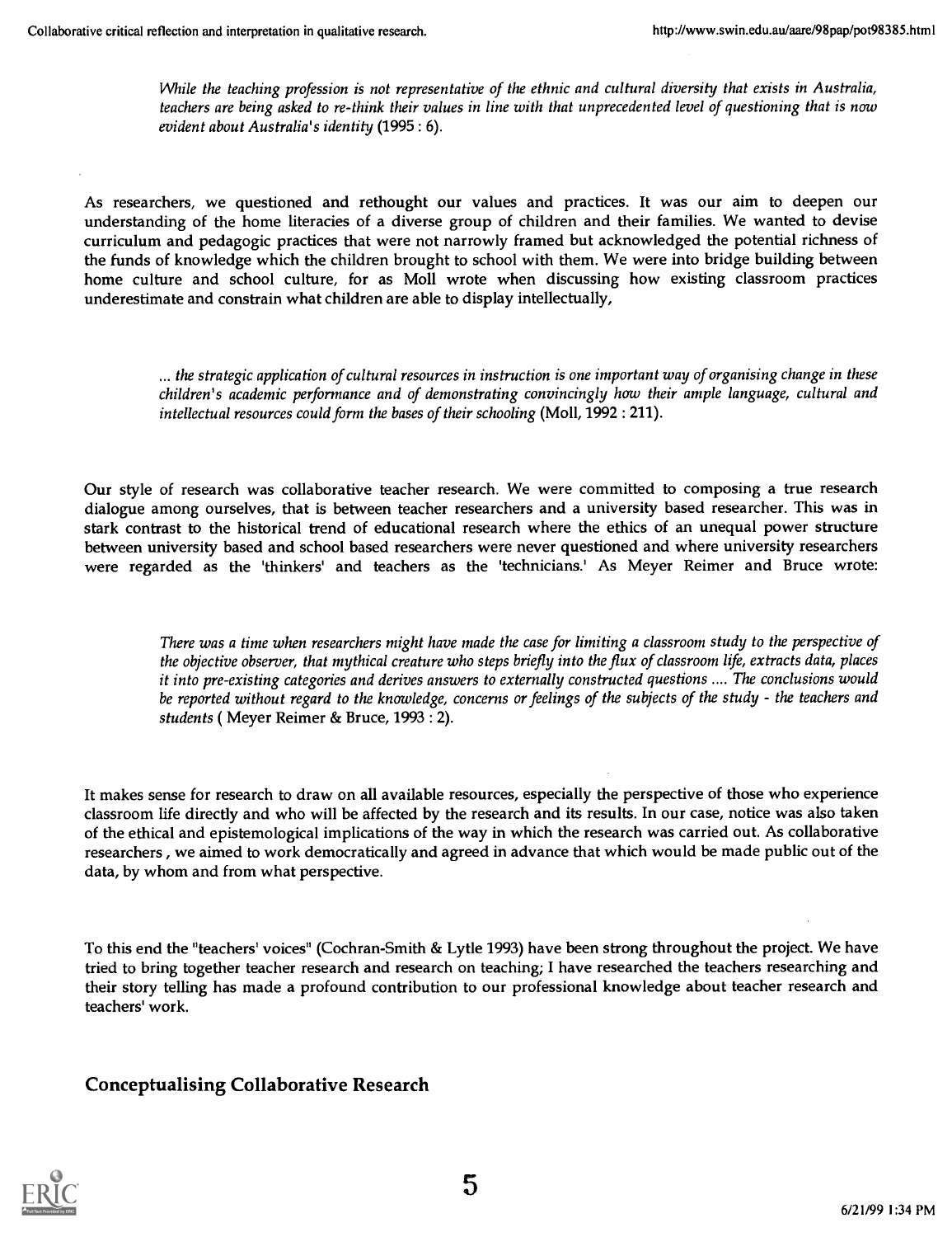The educational research culture is changing as is evident in discussions at conferences and in journals. We are hearing and reading debate about the definitions of research and researchers, research in teaching and research about teaching and we can note a disequilibrium. The research domain is growing and being redefined; what were once distinct and separate cultures, ie teaching on the one hand and research on the other, are now being differently positioned.

We are poised for a shift in these two cultures, a shift that may bring two strong traditions closer together or that may see them slide further apart (Allen & Schockley, 1996 : 220).

'Sliding apart' is not an option in my opinion. Developing a synergy of the two cultures is preferable. That will facilitate a focus on knowledge for teaching, the construction of teachers as knowers rather than teachers as objects of study and the recognition of teachers as theorisers and critical practitioners. The two research cultures, school and university, should move closer together, bringing with them their discourses. At present, each writes and speaks for particular audiences and purposes. Often each passes by the other.

The challenge is to create the synergy, to develop the true collaborative spirit and practice. This does not mean that each community should compromise its own culture or lose it to the other. Rather, each should teach and learn from the other. On the one hand, teacher researchers can take the opportunity to learn from the accumulated research experience of the university researchers while on the other hand, university researchers can learn about research amidst the complexity of classroom reality. Together, they can generate new ways of looking at things which will inevitably lead to relevant, grounded research that has the potential to make a difference to professional knowledge and practice, so avoiding the situation identified by Lather (1986 b : 73),

Mainstream researchers live patronisingly in a delusion of relevance.

### Collaborative partnerships: challenges and rewards

Equality among all. A sound collaboration is a give and take situation. You work together as a team (Bickel & Hattrup, 1995 : 36).

Relationships that exist between university-based and school-based researchers vary. In some situations, the teacher is an 'object' of study by the university-based researcher while in others, the teacher is an active participant as a teacher-researcher. With the latter, the teacher is a data collector and analyst. It is rare, however, to have the teacher researcher involved in the conceptualisation of a research project, posing the research questions, identifying the research methodology, engaging in collaborative analysis and interpretation and giving voice to the findings (Feldman, 1993). It can happen, as with this project and the research partnership is called collaborative research; it is being valued more now in a slowly changing research culture which acknowledges the value of diverse contributions, shared interpretation and the importance of the inside/outside approach to educational research ( Cochran-Smith & Lytle, 1993).

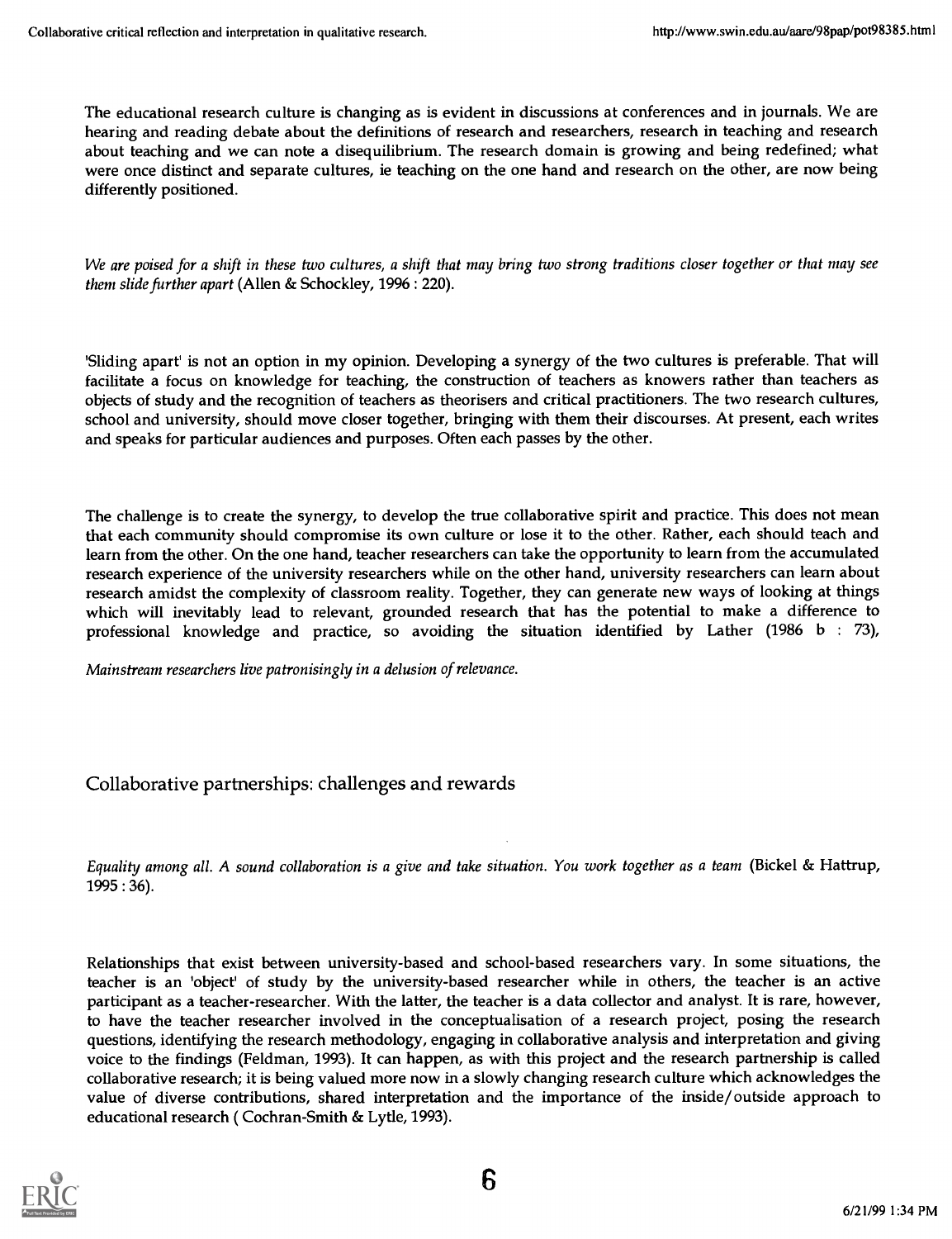Collaboration is more than a group of researchers gathering together or working on the same project. It is a process which demands a spirit of true cooperation, a genuine partnership and an equal sharing of power, leadership, ownership and responsibility. Collaborative enterprises are complex, take many forms and vary greatly even in terms of what people call the activity ; they are referred to as coalitions, collaboratives, consortiums, co-operatives, networks and partnerships (Goodlad, 1993). They can be substantial relationships based on arrangements between equal partners working together or they can be mostly symbolic. Schlechty and Whitford (1988 in Goodlad, 1984 : 55) described true collaboration as

an organic partnership involving partners who fulfil unique functions, sometimes in a semi-autonomous fashion but the purpose of these functions is to serve the body as a whole - neither partner has a monopoly over the activity.

Talking and writing about collaboration is easier than making it happen. In particular, collaboration between school - based and university - based researchers as was the case in this study, is not without its challenges. The difficulties have been recorded in the literature. To begin with, reconciling the inherent hierarchies of university and school-based roles with parity required for true collaboration has been cited as a difficulty by Johnston and Kerper (1996). The literature includes abundant references asserting that trust, parity and shared decision making are required for collaboration. These are often difficult to achieve within one institution but to achieve them across institutions, particularly where there is a history of unequal power between them, is problematic. University faculty have typically been in a position of power relative to schools because they have traditionally recommended changes in practice based on their research, trained teachers to implement new programs and evaluated their success. Nevertheless, if research between teacher researchers and university-based researchers is to occur, notice should be taken of comments such as those of Tikunoff, Ward and Griffin (1979: 22) who commented that

Collaboration is viewed as teachers, researchers and trainer developers working with parity and assuming equal responsibility to identify, inquire into and resolve the problems/concerns of classroom teachers. Such collaboration recognises and utilises the unique insights and skills provided by each participant while, at the same time, demanding that no set of capabilities is assigned a superior status.

Parity is often placed at the heart of collaborative work along with the notion of mutuality and caring relationships. However, the contradictions between the collaborative paradigm and the 'real' world are powerful enough to seriously impair the efforts of even the most well-intentioned collaborations (Oakes, Hare and Sirotnik, 1986). As Noffke (1990 : 7) noted, This is not a tidy technique. ... It is an ongoing struggle in a real material world. Despite the difficulty, there was a commitment to true collaboration in this current study. From the perspective of the participants, parity was not about being the same in terms of power, status or influence. Rather, it was about valuing the differences and divergences that the contributors brought to the dialogue and trusting in the commitment of the individuals to the shared goals. Collaboration was not about giving up power but about finding ways to create it to help each other to feel powerful in ways that led to deeper individual and shared understandings.

Miller and Martens (1990) also discussed issues of hierarchy and imposition as constraints as well as potential in collaborative research. While they acknowledged that these notions were embedded within dominant versions of teacher-as-researcher and of university-classroom teacher collaborations in research, they were more interested in the possibilities that seemed inherent in collaborative and supportive critical inquiry. As in this current study,

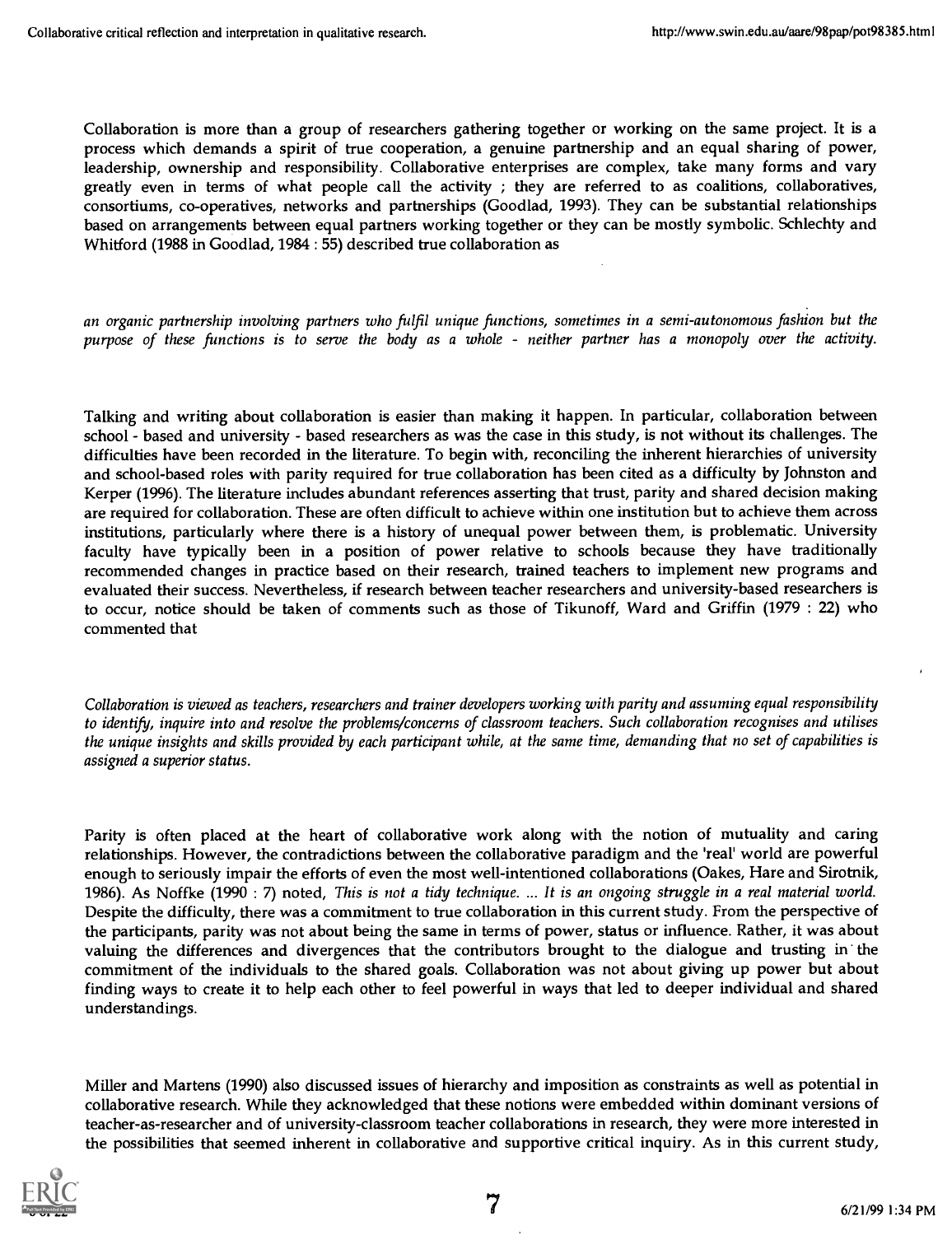they were committed to the generative possibilities of collaboration and in particular, giving 'voice' to teacher researchers as creators of professional knowledge. Despite their commitment, they were constantly challenged by the possibilities of imposition within the forms and intentions of their collaborative research. They remained vigilant about the ethics of the complex relationships between university-based and school-based researchers, trying to acknowledge the pluralities and diversities of the participants' educational communities. Collaborative research was challenging but offered opportunity for rejoicing in our continuing willingness to explore together our limitations and our possibilities (p. 57).

Wasser and Bressler (1996) explored ethical issues as they relate to multiple selves and multiple others. They noted that collaboration assumes participants will negotiate their presence within the team. Each must gain an understanding of group norms. Each must teach others how one will participate, what one's role is and what others can expect from this role. The challenge is to balance these positions within the team so that the individual-self trusts and is confident just as the collective-self is. In addition, the support and consideration of the group for each other's concerns and the collective support for the responsibilities related to the research in progress are critical to problem solving and giving due attention to important ethical issues.

Effective collaboration requires shared leadership as opposed to the hierarchical organisation alluded to already. This means shared leadership from the beginning of the project when fair input into the initial research agenda must occur. Unless this happens, the size and pace of tasks cannot be agreed upon and individuals are constantly negotiating their own responsibilities, often feeling that one section of the research community has greater control over the collaboration. This can result in an implicit power struggle which is totally counter-productive to team research. Rather, the partnership process must model collaboration in substantive, tangible ways every step of the way and this must include shared leadership. This is not easy. Goodlad (1993) went so far as to say that the more the leadership is spread around, the better off the partnership will be because with power comes responsibility and responsible leadership entails creating the opportunities for responsible leadership in others. In terms of university and school partnership, this is a particular challenge because it means breaking out of traditional roles and relationships. It is necessary for all the actors to unpack the roles that they play. It is critically important that the university researchers are not seen as the knowledge generators and the teachers as the translators. Instead, the teacher researchers must have time to critically reflect and interpret the research which is underway and to discuss and value their own experiences and knowledge. There should be an ongoing process of inquiry and critical interpretation within and across both communities which is essential for constructing and reconstructing professional knowledge.

However, Feldman (1993) maintained that collaborative research between university-based and school-based researchers may not be possible because each research community has different unreconcilable goals. On the one hand, the university researchers aim to produce knowledge and not to deal with the immediacy of practice. While they hope that the knowledge which is generated will be of help to teachers, they are more interested in building scientific knowledge for and about teaching. Teachers on the other hand, want to improve practice. The type of knowledge that they generate therefore is highly contextualised and dependent on time and place.

In similar vein, Allen & Schockley (1996) identify different priorities in research as being problematic for collaborative research between the two different education communities. They argue that university researchers have been enculturated to see research as a straight line; there will be an idea then a proposal, funding, site selection, research, conference presentations and finally publications. Teacher researchers on the other hand must be led by the lives of research - the children. Their questions and methods grow out of their specific context which is their research site. As the student group is unique, the research questions keep changing as do the data collection opportunities. The analysis and reflection will possibly change teaching behaviour which then alters the whole study.

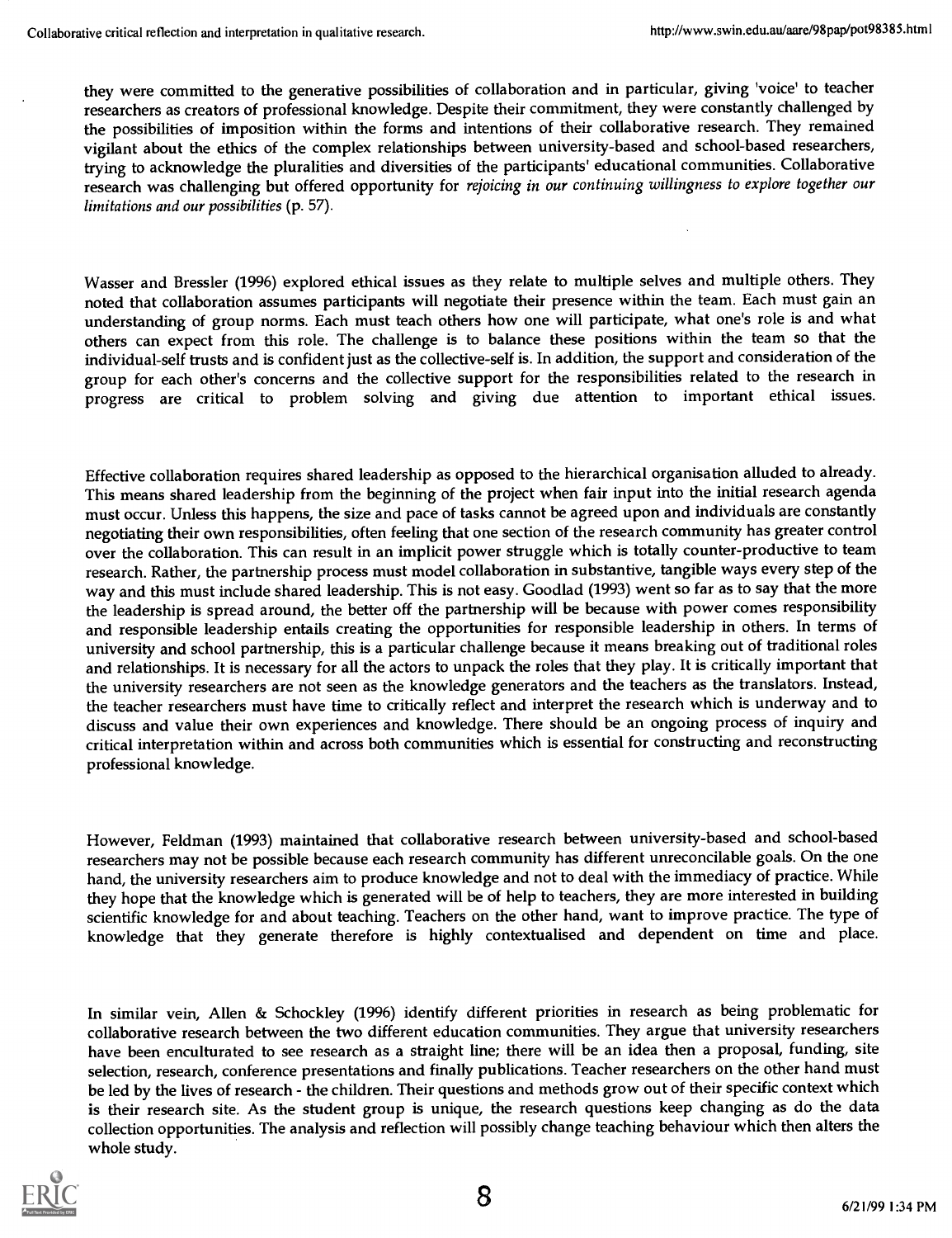Indeed, the very different education and research cultures of the two sites - university and school - pose particular challenges for even maintaining the interest and involvement of teachers and researchers in collaboration over time. This is despite the acknowledgment that the cause for collaboration is a most worthy one. Often, the research represents 'just another thing' that the teachers are involved in; their commitment to it wavers as the demands and needs of students and school routines impinge on their attention and energies. They feel a tension between their teaching and their research, particularly if one is not seen as part of the other. The different rewards and incentive systems that operate in the university and school settings are another source of cultural clash apparent in collaborative research. As Sirotnik in Goodlad (1993 : 31) stated,

School systems and universities are not cut from the same cultural cloth. The norms, roles and expectations of educators in each of these educational realms could not be more different. eg. In the regiment of time and space in the schools versus the relative freedom of these precious commodities in the university setting; an ethic of inquiry in the university versus an ethic of action and meeting immediate needs in the school; a merit system with promotion and tenure in the university versus an egalitarian work ethic in the schools.

The problem of time presents problems for collaborative researchers (Allen & Schockley, 1996) and certainly represented an ongoing dilemma in this current study. Time is a critical resource in the development of sound collaboration. Leadership tends to underestimate exactly how much time is needed - time for the team spirit, trust, confidence and cooperative dynamics to develop; time to establish dialogue that integrates the research and practitioner knowledge bases; time for meaning-making by each participant; time for debriefing, sharing and the generation of new knowledge; time to negotiate the research processes, responsibilities and ethical considerations associated with shared knowledge/product generation and ownership. If due regard is not given to careful and sensitive time management which takes notice of time lines yet responds to the inevitable need for flexibility, then frustration and tension will occur.

With collaboration or any form of partnership, there will sometimes be an element of tension and conflict. This can be equally true for partnerships within and across institutions like schools and universities where the cultures and working climates are so different. It does not mean necessarily that the partnership is self destructing. Rather, it should be viewed as generative tension where divergent perspectives can lead to an enriched view for all.

The cycle of risk taking and learning that occurs within the support of collaboration and dialogue is addictive. When it works well, the tensions and painful aspects of development are supported by relationships and conversations within the group. The harder the problem, the more we look forward to talking about it. The ambiguities become sites for learning; the emotional ups and downs push us to continue to be reflective (Christensen et al. 1996 : 194).

However, to make collaborations work, group members need to be sensitive to the differences in institutional interests and want to constructively solve problems when conflict occurs. Sometimes teachers feel a tension between their roles as researcher and teacher. They struggle to make their research an organic part of their teaching day, examining what they already do, collecting and interpreting data from their work site. University researchers also feel these tensions along with the pressures of time with different and often conflicting demands making choices difficult. To minimise these tensions, both research communities need to work out how teaching and research complement each other, working toward a synergy rather than dividing energies.

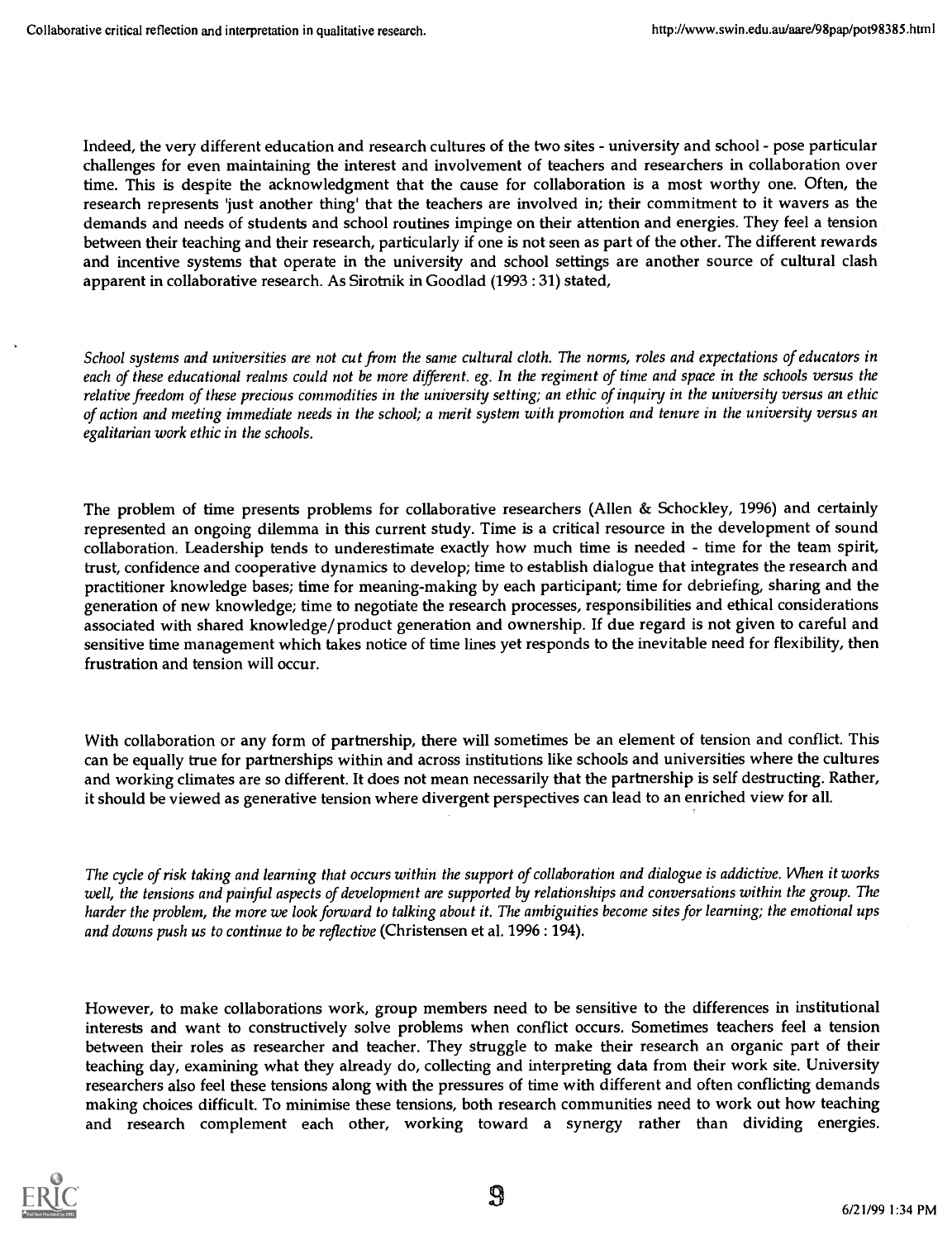Multiple roles and overlapping histories with different team members can mean the addition of complex wrinkles to issues of ownership, boundaries and territoriality ( Wasser & Bressler, 1996 : 11). These may never have been experienced by researchers who have previously worked as individuals. This is another set of challenges to collaborative research and also causes one to focus on the way in which the final interpretation is fixed. Whose voice will be heard in the final analysis or how will the multiple voices be heard? Who will author the final presentation of the research or how could there be multiple representations? In this current study, these issues were considered and negotiated in the very early stages of the research process.

Different cultures, roles and histories within the two research communities are no more obvious than in the area of methodology and research design. School-based and university-based researchers differ and yet they can learn much from each other. Teacher data collection strategies can integrate teaching and research; they can identify the links between thought and action. The use of teaching journals is a legitimate and lasting record of experience. Student conferences and logs are substantive accounts of individual and collective change over time. Similarly, dated work samples and anecdotal comments are forms of record keeping which become an organic form of classroom practice. These strategies are different from those used by university-based researchers but should be supported as offering a different, valuable and rich perspective from the typical observations, questionnaires, time sampling, interviews etc. used by university - based researchers. Even in the coding, care must be taken not to lose the thick qualitative descriptions gained by the teacher researchers in the context of their work. With school-based collaborative research, an evolving, responsive methodology is ideal.

#### In a way, research is like fishing: what you uncover depends on where you cast your line (JD Klemme in Freeman, 1997).

This notion is not well accepted by many university-based researchers and yet such flexibility in methodology facilitates the exploration of unforseen possibilities for gathering that extra piece of valuable and illuminating data. From this could come the elusive grounded theory!

Do all of these difficulties, dilemmas and challenges mean that true collaboration between university and school-based researchers is not possible or is not worth the effort and time? The literature cites so many barriers. It seems however, that they focus predominantly on the collaborative process, something which can surely be managed in a multitude of constructive ways, particularly when one is aware of the difficulties and dilemmas. I am otherwise persuaded by the potential power of collaboration and its place in qualitative research, particularly as it relates to interpretation and knowledge generation. While this has already been discussed, other advantages of collaborative research can also be explored in the literature.

Tikunoff and Ward (1983) have identified three outcomes of what they call collaborative research where teachers are in the research as participants. The first is that the research will be used by teachers. The second is that there is greater likelihood that the research will better represent the complexities of the educational situations and finally that the time between the initiation of the project and the use of the findings will be reduced. Similarly, Lieberman (1986) argued that collaborative research encourages reflection and the taking of action by teachers to deal with the 'messiness of teaching and schooling problems.' It encourages collegiality among teachers; it narrows the gap between doing research and implementing research findings; it matches the timelines of schooling better than large scale funded projects; it provides opportunities for teachers to assume leadership roles and so empowers them; it legitimates teachers' professional knowledge. Furthermore, collaborative research contributes to the 'professionalisation' of the teacher researchers and the drive toward teacher leadership. Fullan (1993) sees teacher

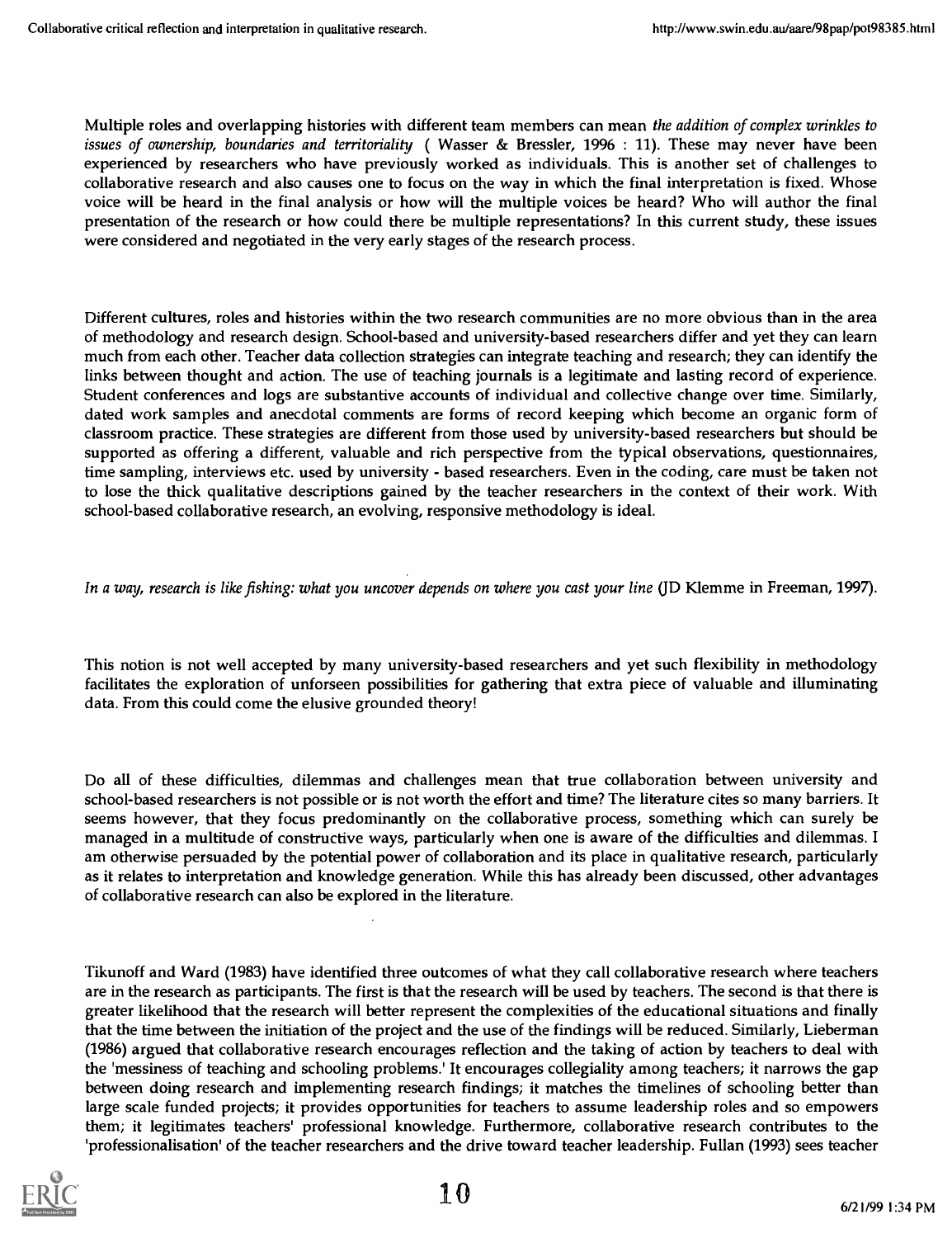leadership as critical to the change process and research as pivotal to the establishment of an intellectual basis for the teacher to be at the knowledge-building table in the profession. While all of these outcomes are of benefit to the teacher researchers, university collaborators gain from the relationship because their research findings are based on an additional perspective - that of the practitioner - and because their data can contain the rich descriptions and contextual factors that only insiders can supply (Feldman, 1993).

Multiple perspectives, voices and lenses are described in the literature as advantages of collaboration (Wasser & Bressler, 1996). The heterogeneity of a collaborating qualitative research team results in the bringing together of different discourses ; these are borne out of a variety of experiences, passions, knowledge and views of the world. So, throughout the ongoing processes of reflection and interpretation, different issues are constantly raised from different perspectives, diverse interests are represented and through the resultant creative tensions come new ideas, understandings and professional knowledge. Such processes exemplify Vygotsky's constructivism (1962) and the transactional or intertextual nature of knowing as a social act, discussed by Bakhtin (1981). The dynamic and constructive processes also reflect Dewey's notion of the 'problematic' (1933). Uncertainty as found in problematic situations created by intellectual tensions, is, according to Dewey, essential to inquiry. It leads to the exploration of options, differences, assumptions and then demands some form of creative resolution. However, resolution is rarely a neat linear activity. Rather, collaborative reflection and interpretation will almost ensure recursivity and uncertainty as researchers exchange perspectives. This is what leads to the depth and richness of interpretation, understanding and new knowledge. Intersection of perspectives is one of the great benefits of collaborative research.

... historic cradles of civilisations were intersections full of encounters between interesting strangers who challenged each other to learn new languages and new world views. Today, in a highly permeable world, we all live in the intersections ( Jones & Nimmo, 1995 : 12).

Dewey (1933) is acknowledged as the initiator of the concept of reflectivity. He defined it as

active, persistent and careful consideration of any belief or supposed form of knowledge in light of the grounds that support it and the further consequences to which it leads. (Dewey in Calderhead 1989 : 43).

Reflection, he maintained, involves an integration of attitudes and skills in the methods of inquiry - neither will suffice alone - and he identified three attitudes imperative for reflective practice. The first is openmindedness which is described as

an active desire to listen to more sides than one, to give heed to the facts from whatever source they come, to give full attention to alternative possibilities and to recognise the possibility of error even in the beliefs that are dearest to us (Dewey in Zeichner 1981-82 : 6).

The second attitude is responsibility by which Dewey meant careful consideration of the consequences to which an action leads and the third attitude is wholeheartedness which gives individuals the strength to move beyond abstract notions and put their ideals into practice (Goodman 1991). Reflection enables teachers to direct their actions with foresight and to plan according to ends in view or purpose of which they are aware. It enables them

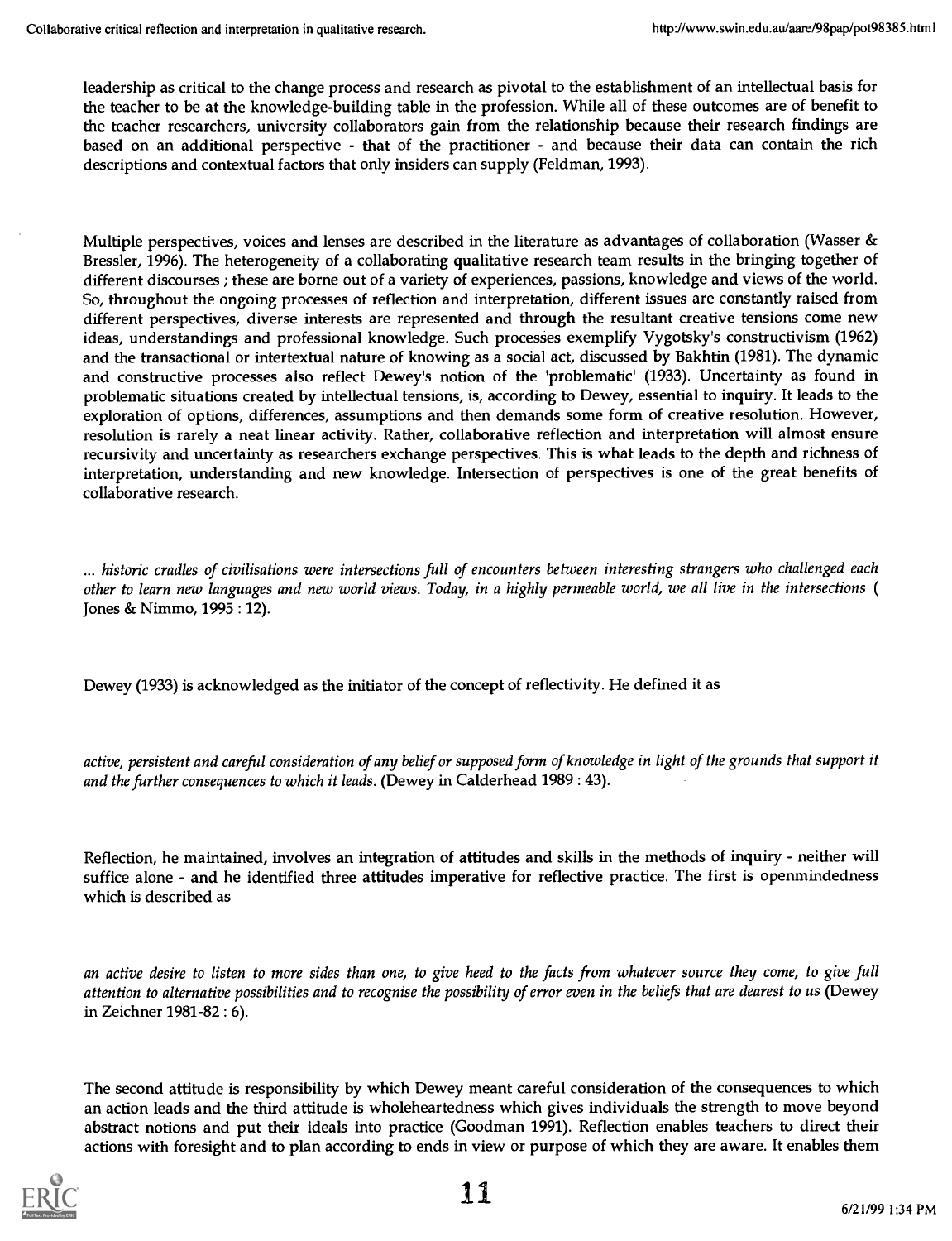to know what they are about when they act (Dewey in Zeichner, 1981-82).

Calderhead (1989 : 44) commenting on the work of Habermas (1974) stated that,

#### reflection is viewed as a process of becoming aware of one's context, of the influence of societal and ideological constraint on previously taken- for-granted practices and gaining control over the direction of these influences.

The role of collaboration in supporting the teacher as reflective practitioner and in facilitating the change process has been discussed by Fullan (1993) and Tharp and Gallimore (1988). The latter researchers maintain that no change to understandings or pedagogy has a realistic chance of succeeding unless teachers are collaboratively involved in the process and are able to discuss, define and address the problems as they see them. They have identified the creation of collaborative settings for joint productive activity as the single most important factor in producing critical reflection and change in education. By 'joint collaborative settings' they mean a forum that facilitates long-term collaborative work between researchers and teachers and among teachers themselves, in the service of helping teachers teach. Similarly, Moll et al. (1992) found that such collaborative settings, when used in their project, became a key vehicle for reflection on and analysing instructional practices and planning change in the light of new understanding about the funds of knowledge of children from socioculturally diverse contexts.

Fullan (1993) explained that there is a ceiling effect on how much we can learn from our personal reflections if we keep to ourselves. He believes that the ability to collaborate is becoming one of the core requisites of post modern society. Personal mastery and group mastery feed on each other in learning organisations he says. Without collaborative skills and relationships, it is not possible to learn and to continue to learn as much as one needs in order to be an agent for improvement. Fullan and Hargreaves (1991), however, warned against losing sight of quality individualism when moving towards collaborative reflection. While isolation is a problem because it constrains personal inquiry learning and solutions to the resources of the individual, the capacity to think and work independently is essential. The key therefore is for individualism and collectivism to have equal power in the process of change and professional development.

The work done by Nias, Southworth and Campbell (1992) indicated that colleagues seeing each other learn is encouraging. Individuals realise that they are not alone in their need to learn. Rather, learning is seen as a means of increasing one's ability, not as a sign of weakness. The experience of working together enables and encourages teachers to challenge one another's thinking and practice while a climate of support combined with a commitment to learning generates a more rather than less questioning approach to improvement and more rather than less risk taking. Nias et al (1992) found that in the process of working collaboratively, many teachers change their beliefs and practices over time.

## Collaboration and the social construction of knowledge

There has been a shift in thinking in education and other related fields toward greater recognition of the collective nature of knowing. Greater attention is being paid to social and cultural influences on learning and the construction of knowledge (Rogoff & Lave, 1984, Vygotsky, 1978). Historical perspectives have favoured the maturational and developmental theories of intellectual functioning. More recent perspectives acknowledge the social origins of thought and language and the dialectical nature of learning within a dynamic context. Vygotsky (1978) for example, described development as a complex dialectical process, characterised by periodicity, unevenness of function and qualitative transformation through the intertwining of external and internal factors.

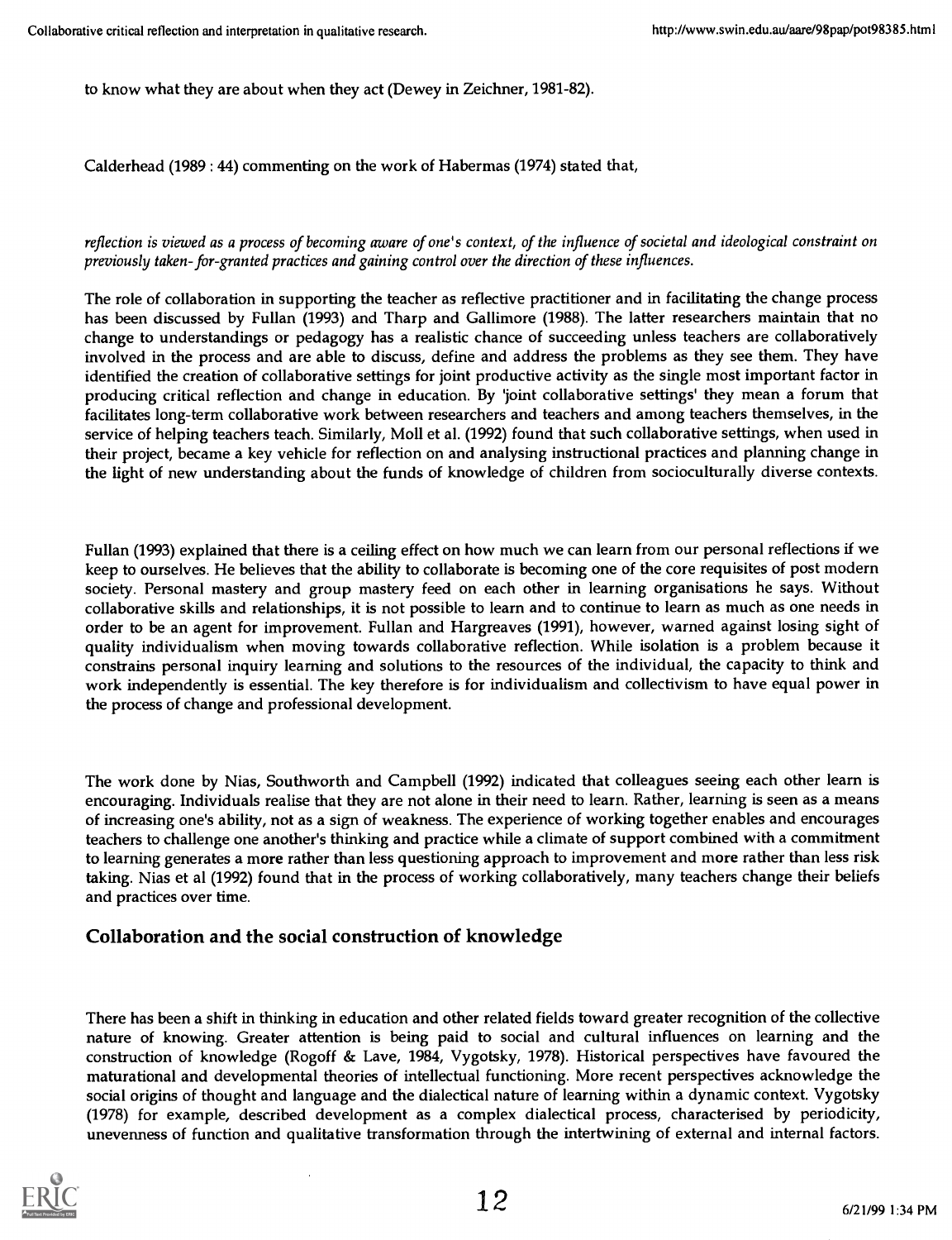He focused on the historically shaped and culturally transmitted psychology of humans, arguing that humans are active, vigorous participants in their own learning. He identified speech or language as one of the key tools in the learning process. He depicted a dynamic that he believed is present throughout the entire span of human life (Vygotsky, 1986 : 128).

Every function in the child's cultural development appears twice, on two levels. First on the social and later on the psychological level ; first between people as an interpsychological categony and then inside the child as an intrapsychological category. This applies equally to voluntary attention, to logical memory and to the formation of concepts. The actual relations between human individuals underlie all the higher functions.

Vygotsky draws attention to the notion of learning as a social activity ; that humans engage in social interaction and they take understandings and ideas to and from that context. Irrespective of the fact that this great Russian psychologist focused much of his attention on the study of children, it would be a mistake to view his work as pertaining only to child development. He emphasised the study of child development because he believed it to be the primary theoretical and methodological means necessary to unravel complex human processes (Vygotsky, 1978). His work can also be valuable in the understanding of adult learning in a social interaction setting. Thus, in relation to this project, Vygotsky's perspective can give credence to the social construction of professional knowledge by the teacher researchers and to the power of language in their negotiations of interpretation and understanding in the collaborative forum.

Social interaction, engagement in conversation, debate, creative tension, questions and divergent perspectives among individuals, all provoke the development of opinions, understanding and new positions. There is little doubt that people learn from each other as there is also little doubt that interaction between individuals can lead each to new positions in their thinking. However, the interaction will be influenced by the social, cultural, political and philosophical agendas that are brought by the individuals. So,

we engage in dialogue ... while we listen, we continually make judgements on what we see or hear ; we make sense through a process of selection and rejection. What we select and reject very much depends on who we are, who is speaking to us, what they say, how they say it, where and when we are listening (Casey, 1993: 7).

Differences in thinking will involve divergences. Their intersection in the course of social interaction can lead to mutual meaning and understanding - the social construction of knowledge. Bakhtin (1981) argued that dialogue and the resultant texts that are created can only be understood within their specific and varied social contexts. He believed that the immediate social situation and the broader social milieu determines the structure of a dialogue. This means therefore, that when a group of people or teacher researchers, as was the case in this study, meet in a collaborative forum, they engage in dialogue which at first appears to be comprised of individual and idiosyncratic expressions but which really results in a social dialect. Such is the nature of social context and social interaction - that it empowers and liberates individuals to contribute narrative and to co-construct meaning as a result of the dialogic exchange (Bakhtin, 1981).

Genuine collaboration in a qualitative research team should reflect this process so that the result is a shared interpretation of data, deeper understandings and a new body of knowledge. It is not expected that each participant loses their sense of individuality but that they recognise the value placed upon their individual perspectives and contributions. Without these divergent contributions, the scaffolding of each researcher/learner

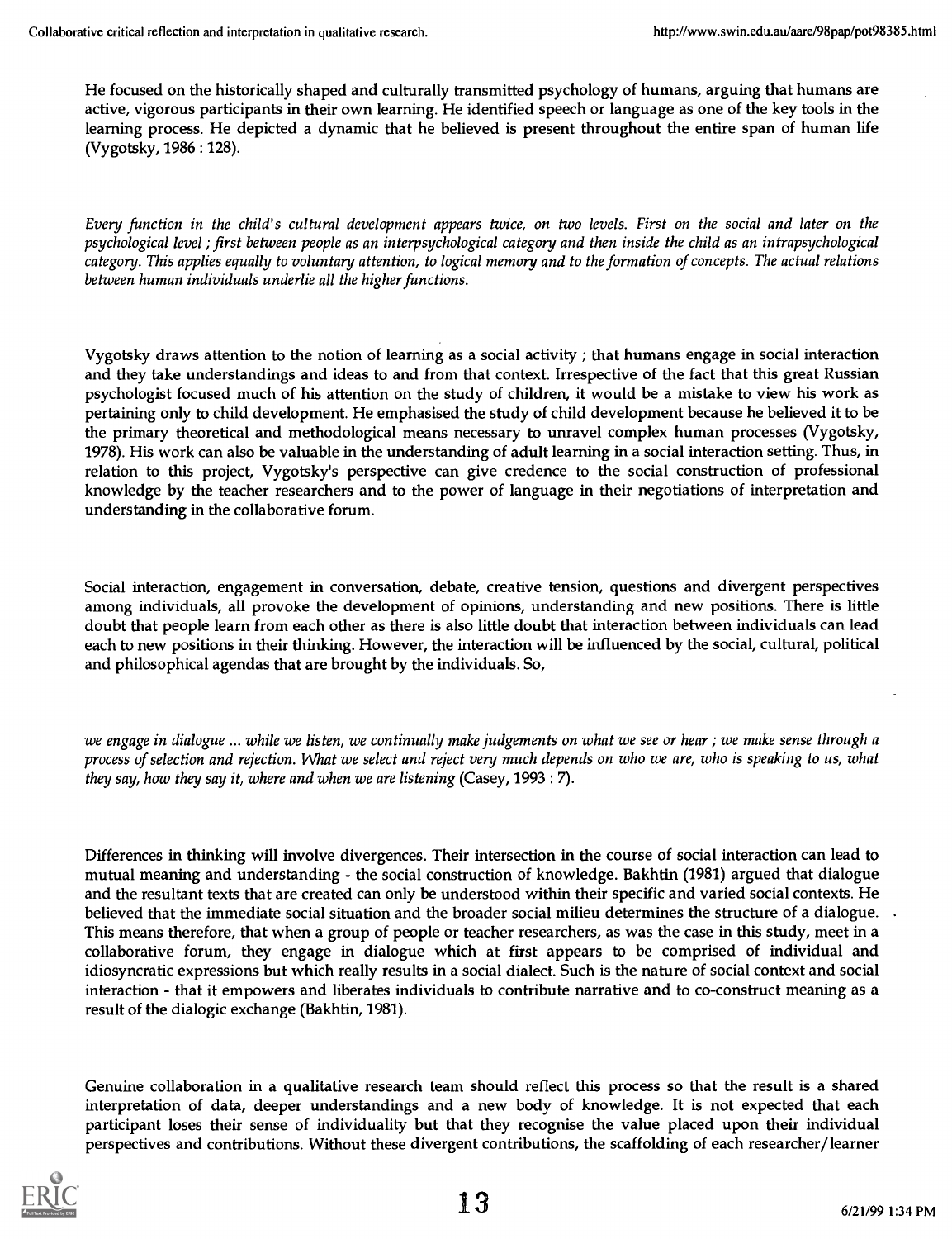toward new knowledge and the trading of ideas does not occur (Vygotsky, 1962; Bakhtin, 1981).

We all need to be collaborators in the construction of ever-changing knowledge  $-$  of an 'emergent curriculum' for our lives together in a changing world ( Jones & Nimmo, 1995 : 4 ).

#### Collaboration, interpretation and the co construction of professional knowledge

The popular image of conventional research in natural and social sciences has long been dominated by the figure of the lone researcher. This image is contrary to the very social nature of the research and learning processes. It renders invisible, the researcher's connections to the participants and others who make valuable contributions.

A shift is now being recognised however, not only in the research culture but in the value being given to collaborative research. As researchers begin to deconstruct their own research practices, they are beginning to see how the social, collaborative interactions shape their outcomes (Wassler & Bressler, 1996). Increasing acknowledgment is being given to the collective nature of knowing and the social theories of development advocated by Rogoff & Lave (1984) and Vygotsky (1986).

Collaborative research processes, issues relating to collaborative research and their inherent partnerships have been explored widely in the literature. The power of collaboration in interpretation and the co-construction of professional knowledge however, have not been focused upon to the same degree. These concepts must surely provide one of the best reasons for collaborative research in education.

The notion of the power of collaborative interpretation of research data lies within the philosophical and theoretical aspects of the social nature of learning, the forms of group work in educational activity and the way in which collaboration affects outcomes. The first of these, the social nature of learning and the social construction of knowledge, provides insight into the ways that learning unfolds as a social act. It comments on how knowledge is held by individuals and multiple group members and how the social processes of interpretation form the frameworks for epistemologies (Lave & Wenger, 1991; Rogoff & Lave, 1984; Vygotsky 1978; Wertsch, 1991). These works owe much to the recognition of the transactional or intertextual nature of knowing as a social act discussed by Bakhtin (1981) and offer a framework for the function of the collaborative forum in this study.

The philosophical and theoretical aspects pertaining to the forms of group work in educational activity include discussion of the procedure for organising group work, the methodological tools that may be used and the roles that the group members may play. Bickel & Hatrup, 1995, Carr & Kemmis 1983, and Cochran-Smith & Lytle 1993, have explored issues relating to Action Research and have noted the effectiveness of collaborative work where the work has been jointly shouldered by teacher researchers. In particular, they have commented on the value of both individual and group perspectives, the sharing of leadership and the power of multiple voices. They have noted that one of the methodological tools for action researchers is often group interpretation of their own classroom practices captured on video.

Friend & Cook 1992, have written about the dynamics of group work and have offered perspectives on the factors which unite and divide groups : the problems of conflict, territorial boundaries, lack of interpersonal skills of members, lack of time, money, communication and planning. On the other hand, Lee, 1992, has indicated the benefits of collaborative research to teaching, curriculum innovation, experimentation and the management of stress in the workplace. These works offer guidance to the dynamics and process of collaboration in team research and were noted carefully when negotiation of the collaborative research process occurred for this research project.

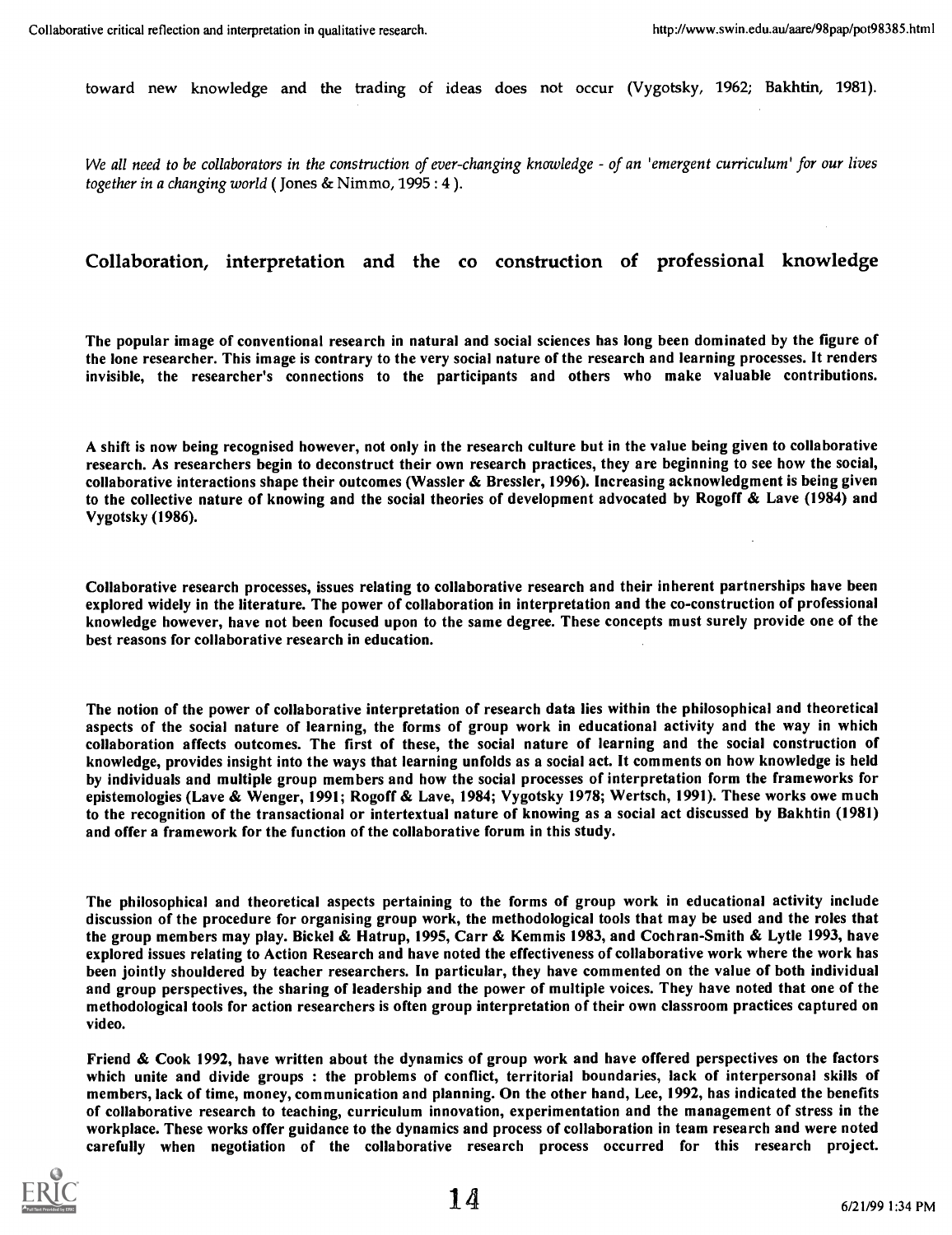Finally, in relation to the way that collaboration affects outcomes, Gudeman & Rivera 1990, have offered insight into the way in which groups make meaning and construct interpretations. They liken their vision of collaboration to conversation where there is sustained dialogue, there are valuable multiple perspectives from participants and value is given both to the process and the product.

So, given that 'the group' is a critical methodological tool in qualitative research and considering that

the interpretive zone is the crucible where researchers sift, sort and consider meaning of the field work, and indeed, ... the group is a tool for reflection (Wasser & Bressler, 1996 : 7 ).

then we should give 'the group' considerable attention. Wasser and Bressler (1996) propose the notion of the 'interpretive zone as the intellectual realm' in which researchers work when they engage in collaborative work with each other. In the interpretive zone, researchers bring together their different kinds of knowledge, experience and beliefs to forge new meanings through the process of the joint inquiry in which they are engaged. They use the interpretive zone to refer to collective interpretive processes. The word zone owes its origin to Vygotsky (1962) who spoke of the zone of proximal development, to Bakhtin (1981) who wrote about the character zone and Pratt (1987) who spoke about the *contact zone*. All refer to unsettled locations, areas of overlap, joint custody or contestation. These sentiments are summarised by Wasser and Bressler 1996: 13 who wrote

It is in a zone that unexpected forces meet, new challenges arise and solutions have to be devised with the materials at hand.

This concept is well situated in the constructivist philosophy. It is in keeping with the notion that knowledge is a social construction and is entirely relevant to the philosophical underpinning of this current study. It has a Bakhtinian flavour (1981) - the interpretive zone is socially and historically constructed where multiple voices converge and diverge, where different perspectives are traded where people negotiate with a view to constructing and interpreting<br>meaning in a dialectical relationship. Such dialogue deepens the interpretive possibilities. meaning in a dialectical relationship. Such dialogue deepens the interpretive possibilities.

Collaborative interpretation by a qualitative research team, can assist in the co-construction of professional knowledge. It demands reflection on and the uncovering of the meaning and significance of behaviour. As such, the interpretive accounts and dialogue between participants can offer opportunities to delve more deeply beneath the surface of the professional work of teaching. Not only can extended understanding be facilitated but the range and sophistication of the language for describing this understanding and behaviour can also be extended. There results a transformation of consciousness, an ability to make more explicit the values, assumptions and knowledge which have been hitherto, unexpressed or even unrecognised.

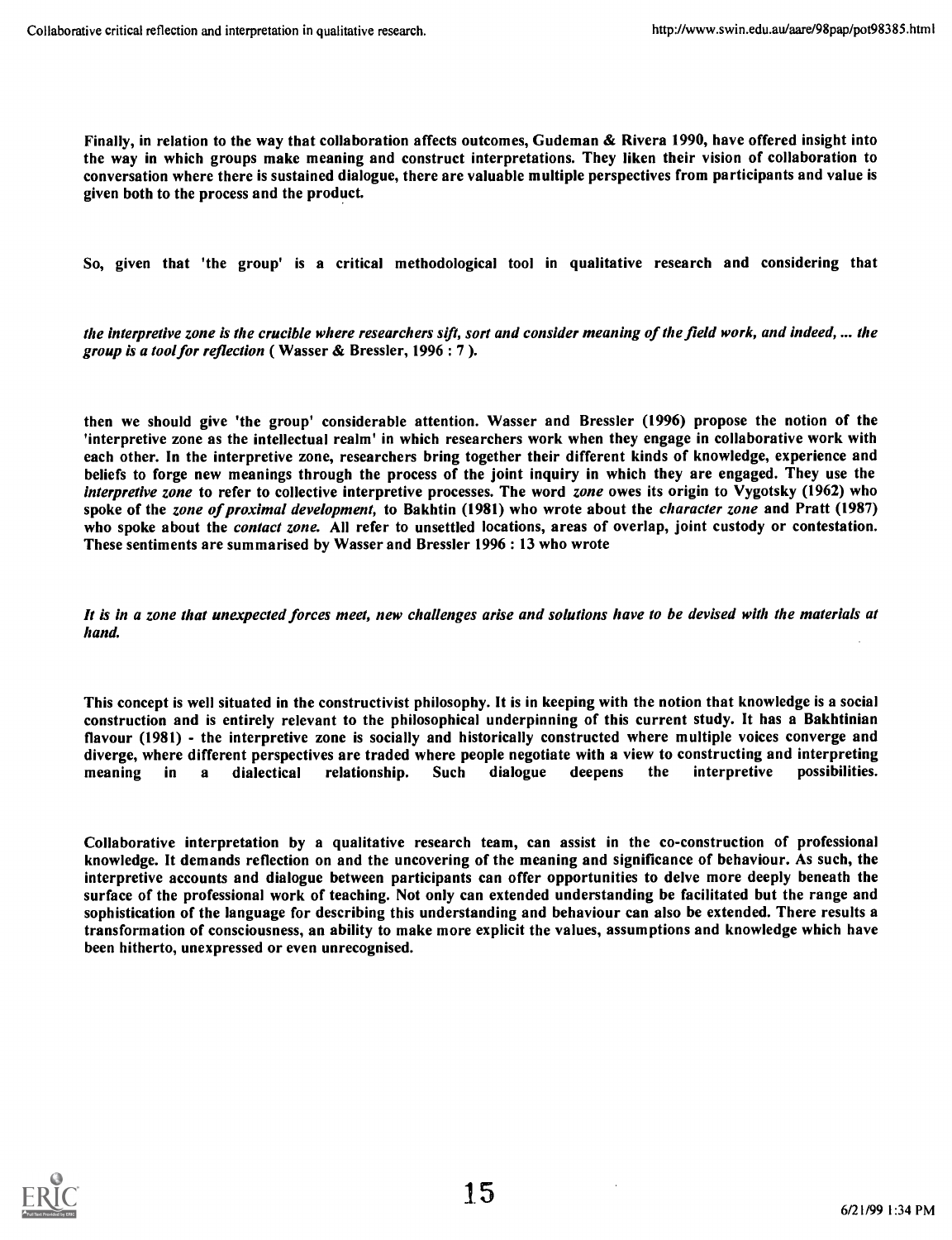References

Allen, J., Shockley, B. (1996) Composing a Research Dialogue: University and school research communities encountering a cultural shift. Reading Research Quarterly. Vol. 31, No. 2. April/May/June 1996. pp. 220-228.

Au, K.H. (1993) Literacy Instruction in Multicultural Settings. Fort Worth Tx. Harcourt Brace College Publishers.

Bakhtin, M.M. (1981) Discourse in the novel. In C. Emerson & M. Holquist (Eds.), The Dialogic Imagination: Four essays by M. Bakhtin pp. 259-422 Austin Tx. University of Texas Press.

 $\sigma$ 

Bickel, W.E., Hattrup, R.A. (1995) Teachers and Researchers in Collaboration: Reflections on the Process. American Educational Research Journal Spring 1995, Vol. 32, No. 1, pp 35-62.

Calderhead, J. (1989) Reflective Teaching and Teacher Education, Teaching and Teacher Education, Vol.5, No.1,

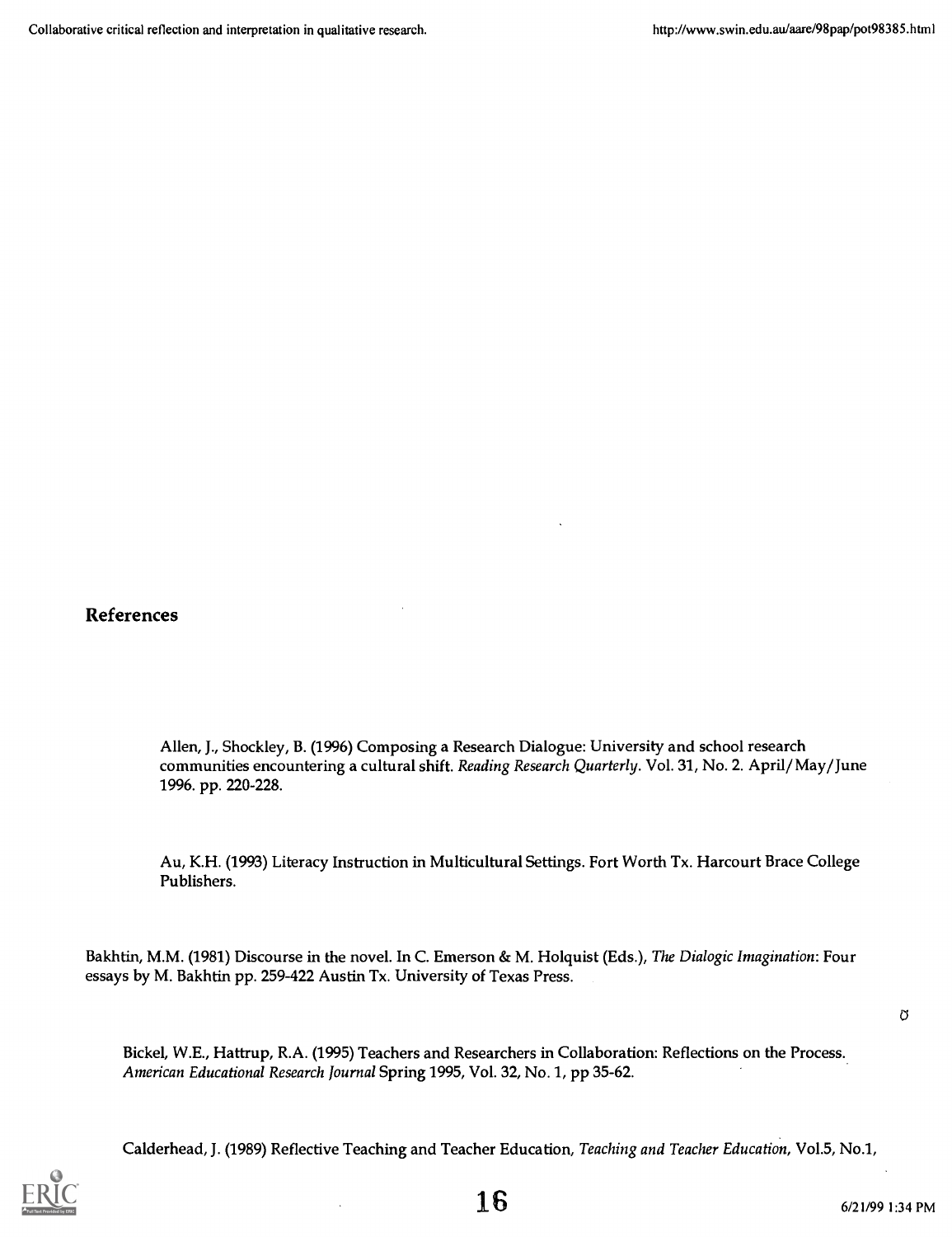pp. 43-51.

Carr, W., Kemmis, S. (1983) Becoming Critical : Knowing through Action Research. Victoria. Deakin University

Casey, K. (1993)1 Answer with my Life. Life Histories of Women Teachers Working for Social Change. New York. Routledge.

Christensen, M., Eldridge, F., Ibom, K., Johnston, M., Thomas, M. (1996) Collaboration in Support of Change. Theony into Practice, Vol. 35, No. 3, Summer 1996.

Cochran-Smith, M., Lytle, S. (1993) Inside/Outside Teacher Research and Knowledge. New York Teachers College Press, Columbia University.

Dewey, J. (1933) How We Think: a restatement of the relation of reflective thinking to the educative process. Chicago. Henry Regnery.

Feldman, A. (1993) Promoting equitable collaboration between university researchers and school teachers. Qualitative Studies in Education, 1993, Vol. 6, No. 4, pp. 341-357.

Freeman, D. (1997) (Ed. ) Teacher Source. A professional resource and teacher education series. (In print) Vermont. Heinle & Heinle Publishers.

Friend, M. & Cook, L. (1992) The new mainstreaming. Instructor, Vol. 10, No. 7, pp. 30-32, 34, 36.

Fullan, M. & Hargreaves, A. (1991) What's Worth Fighting for in Your School? Buckingham. University Press.

Fullan, M. (1993) Change Forces. Probing the Depths of Educational Reform. London. Falmer Press.

Gee, J. (1990) Social Linguistics and Literacies: Ideology in Discourse. Basingstoke. The Falmer Press.

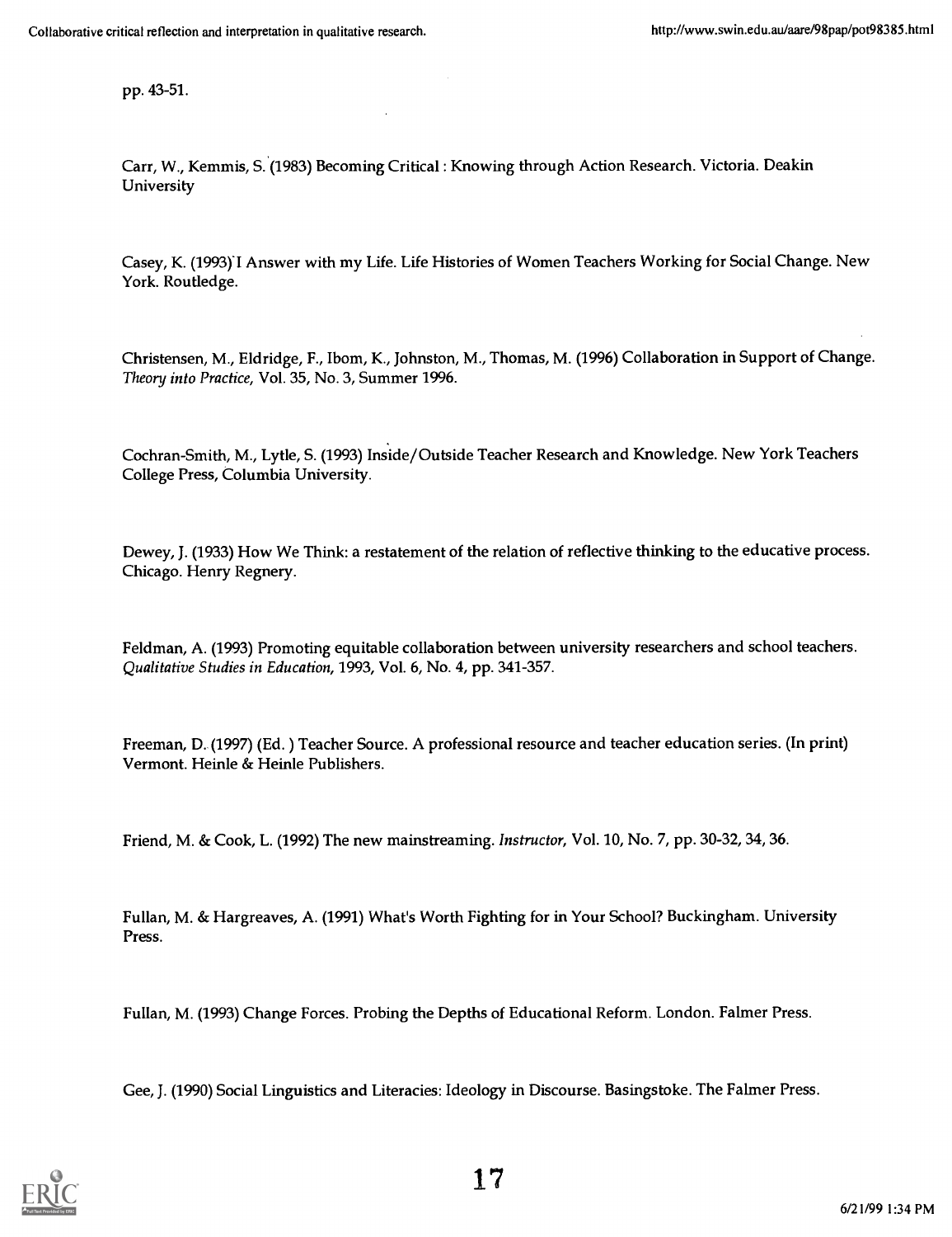Goodlad, J. (1984) A place called school. New York. McGraw-Hill.

Goodlad, J.E., (1993) School University partnerships and partner schools. *Educational Policy* No.7, Vol. 1 pp. 24-39.

Goodman, J. (1983) The Seminar's Role in the Education of Student Teachers : A Case Study. Journal of Teacher Education. Vol.34, No.3, pp. 44-49.

Goodman, J. (1991) Using a Methods Course to Promote Reflection and Inquiry Among Preservice Teachers in Tabachnick, R & Zeichner, K (Eds.) Issues and Practices in Inquiry - Oriented Teacher Education. London. Falmer Press.

Goswami, D., Stillman, P. (Eds.) (1987) Reclaiming the classroom. Teacher Research as an Agency for Change. Portsmouth, N.H. Heinemann.

Gudeman, S.. Rivera, A. (1990) Conversations in Columbia. Cambridge, UK. Cambridge University Press.

Johnston, M. , Kerper, R., (1996) Positioning Ourselves: Parity and Power in Collaborative Work. Curriculum Inquiry Vol. 26, No. 1, 1996. Cambridge, M.A. Blackwell Publishers.

Jones, E., Nimmo, J. (1995) Collaboration, Conflict and Change. The 1995 Burgess Lecture. Pacific Oaks College. Pasadena, California.

Lanksheer, C. (1991) Getting it Right is Hard: redressing the politics of literacy in the 1990's. In P. Cormack, (Ed.) (1991) Literacy: making it explicit, making it possible. Selected papers from the 16th. ARA Conference, Adelaide, pp. 209-228.

Lather, P. (1986) Research as Praxis. Harvard Educational Review, Vol. 56, No. 3, pp. 257-277.

Lave, J., Wenger, E. (1991) Situated learning : Legitimate peripheral participation. Cambridge, U.K. Cambridge University Press.

Lee, P. (1992) The dream team: Four teachers savour the ultimate classroom experience. Vocational Education Journal,, Vol. 67, No. 8, pp. 30-31.

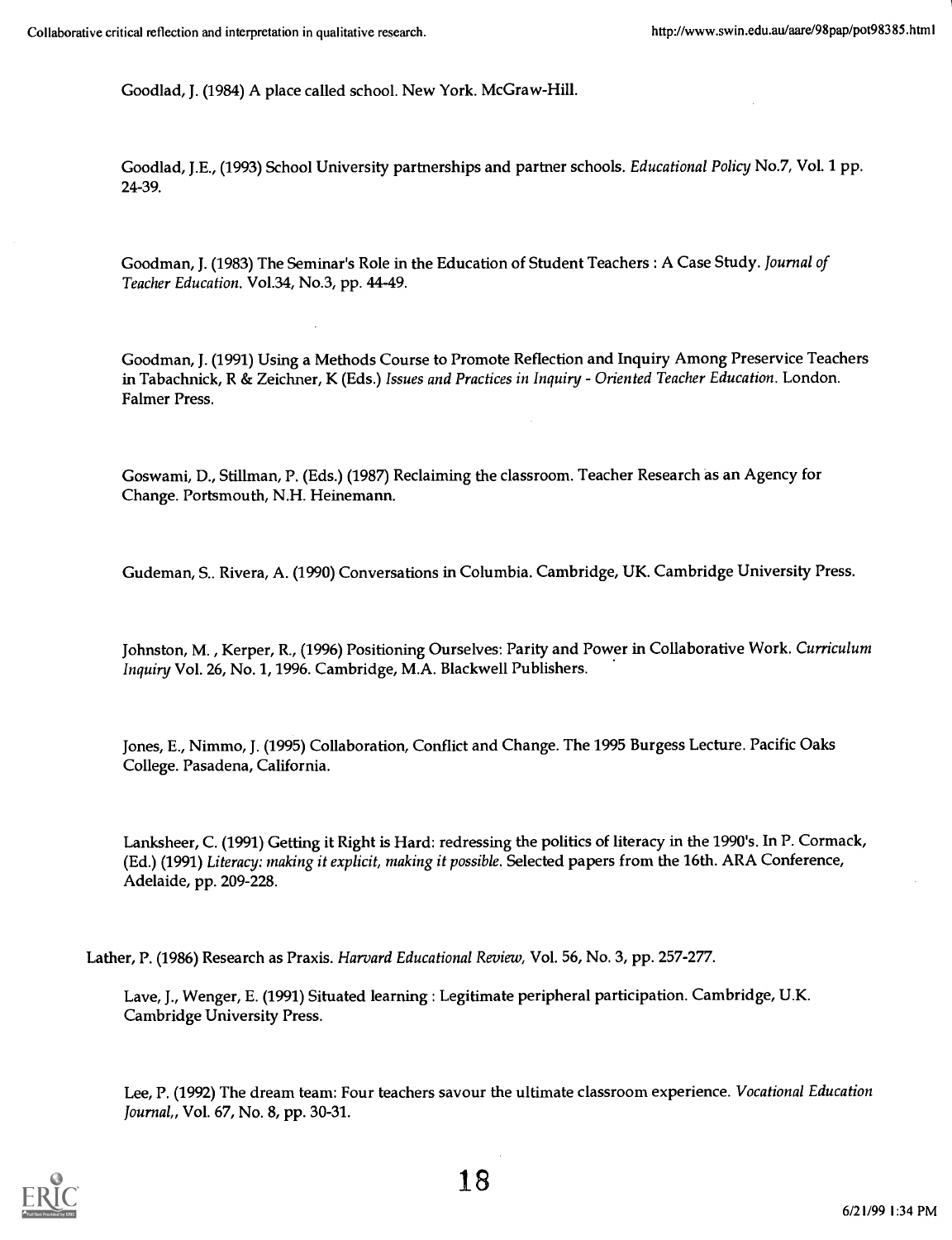Lieberman, A. (1986) Collaborative research: working with, not working on ... Educational Leadership, Vol. 43, No 5, pp. 28-32.

Lingard, B., Rizvi, F. (1995) Educational work and its contexts. In B. Lingard & F. Rizvi (Ed.) External Environment Scan. A report prepared for the Education Department of Queensland.

Lytle, S., Cochran-Smith, M. (1990) Learning from Teacher Research: A Working Typlogy. Teachers College Record, Vol. 92, No. 1, Fall 1990, pp. 83 - 103.

Meyer Reimer, K., Bruce, B.C. (1993) Building Teacher - Researcher Collaboration: Dilemma and Strategies. Technical Report No. 57. Center for the Study of Reading. College of Education, University of Illinois at Urbana - Champaign. Illinois.

Miller, J., Martens, M., (1990) Hierarchy and Imposition in Collaborative Inquiry : Teacher-Researchers' Reflections on Recurrent Dilemmas. Educational Foundations, Vol. 4, No. 4, pp. 41-59, Fall 1990.

Moll, L.C. et al (1992) Funds of Knowledge for Teaching : Using a Qualitative Approach to Connect Homes and Classrooms. Theory into Practice, Vol.31, No.2, pp.132-141.

Nias, J., Southworth G., Campbell, P. (1992) Whole School Curriculum Development in the Primary School. London. Cassell.

Oakes, J., Hare, S., Sirotnik, A. (1986) Collaborative Inquiry : A congenial paradigm in a cantancerous world. Teachers' College Record Vol. 87 No. 4, pp. 545-561.

Pratt, M. (1987) Linguistic utopias. In M. Pratt (Ed.) The linguistics of writing. Manchester, UK. Manchester University Press.

Rogoff, B., Lave, J. (Eds.) (1984) Everyday cognition. Cambridge, M.A. Harvard University Press.

Taylor, D. (1983) Family Literacy. Young Children Learning to Read and Write. New Hampshire. Heinemann Educational Books Inc.

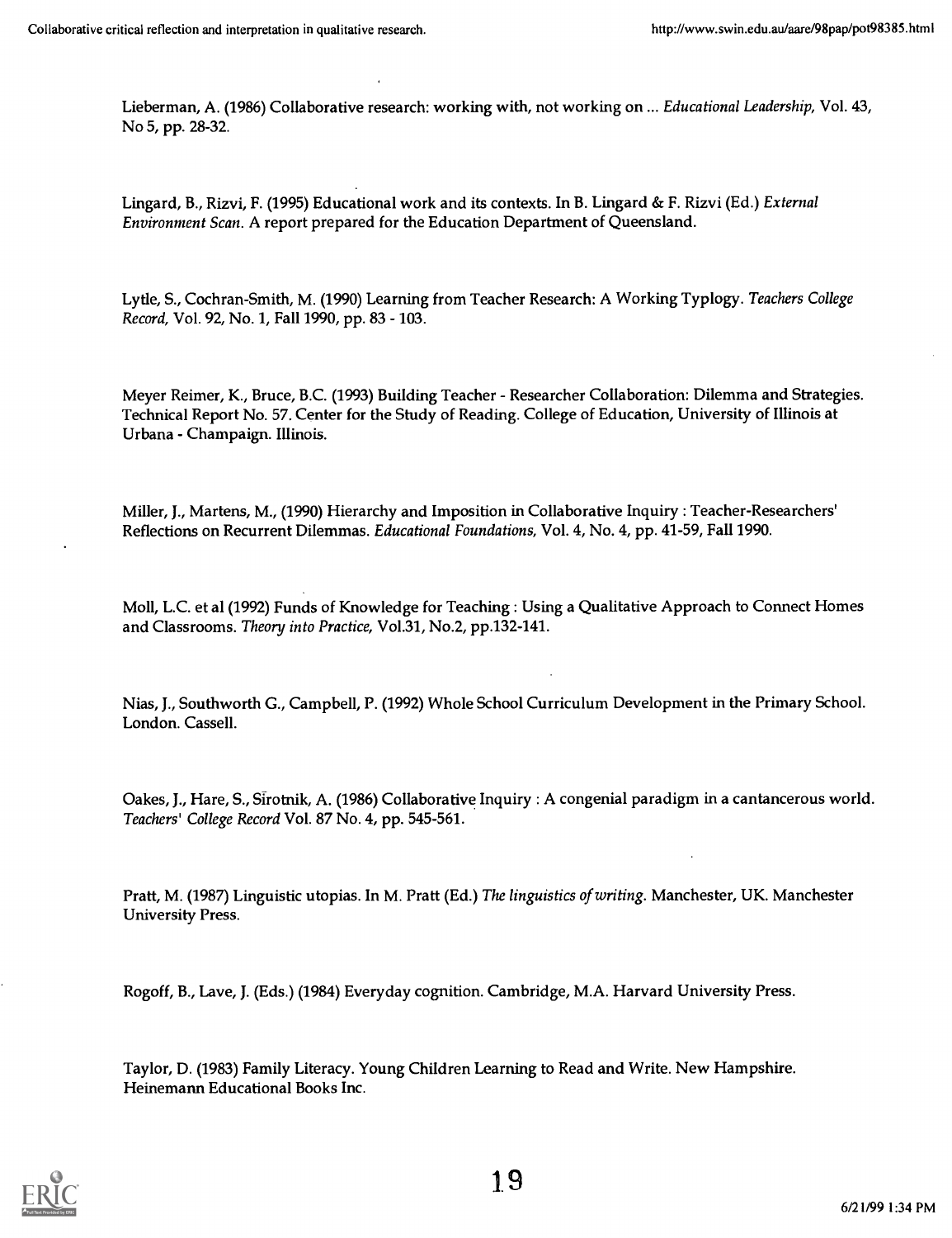Taylor, D., Dorsey-Gaines, C. (1988) Growing up Literate : Learning from Inner City Families. Portsmouth, N.H. Heinemann.

Tharp, R. & Gallimore, R. (1988) Rousing Minds to Life : Teaching, Learning and Schooling in Social Context. Cambridge, England. Cambridge University Press.

Tharp, R.G., Gallimore, R. (1991) Rousing minds to life. Teaching, learning and schooling in social contexts. New York. Cambridge University Press.

Tikunoff, W., Ward, B. (1983) Collaborative research on teaching. The Elementary School Journal. Vol. 83, No. 4, pp. 453-468.

Vygotsky, L.S. (1962) Thought and Language, Cambridge Massachusetts Institute of Technology Press.

Vygotsky, L.S. (1978) Mind in Society. The Development of Higher Psychological Processes. (M. Cole, V. John-Steiner, S. Scribner, E. Sauberman eds.). Cambridge Mass. Harvard University Press.

Vygotsky, L.S. (1981) The Genesis of Higher Mental Functions. In J.V. Wertsch, (Ed.) The Concept of Activity in Soviety Psychology. Armonk, N.Y . Sharpe.

Vygotsky, L.S. (1987) The Collected Works of L.S. Vygotsky. (R.W. Rieber, A.S. Carton, Eds) N.Y. Plenum.

Vygotsky, L.S. (1991) Pedagogical Psychology, 2nd ed. Moscow. Pedagogika (Original work published in 1926).

Wasser, J.D., Bressler, L. (1996) Working in the Interpretive Zone: Conceptualising Collaboration in Qualitative Research Teams. Educational Researcher, Vol 25, No 5, pp 5-15.

Wertsch, J.V. (1991) Voices of the Mind. Cambridge, M.A. Harvard University Press.

Zeichner, K. (1981-82) Reflective Teaching and Field-Based Experience in Teacher Education. Interchange, Vol.12, No.4, pp.1-22.

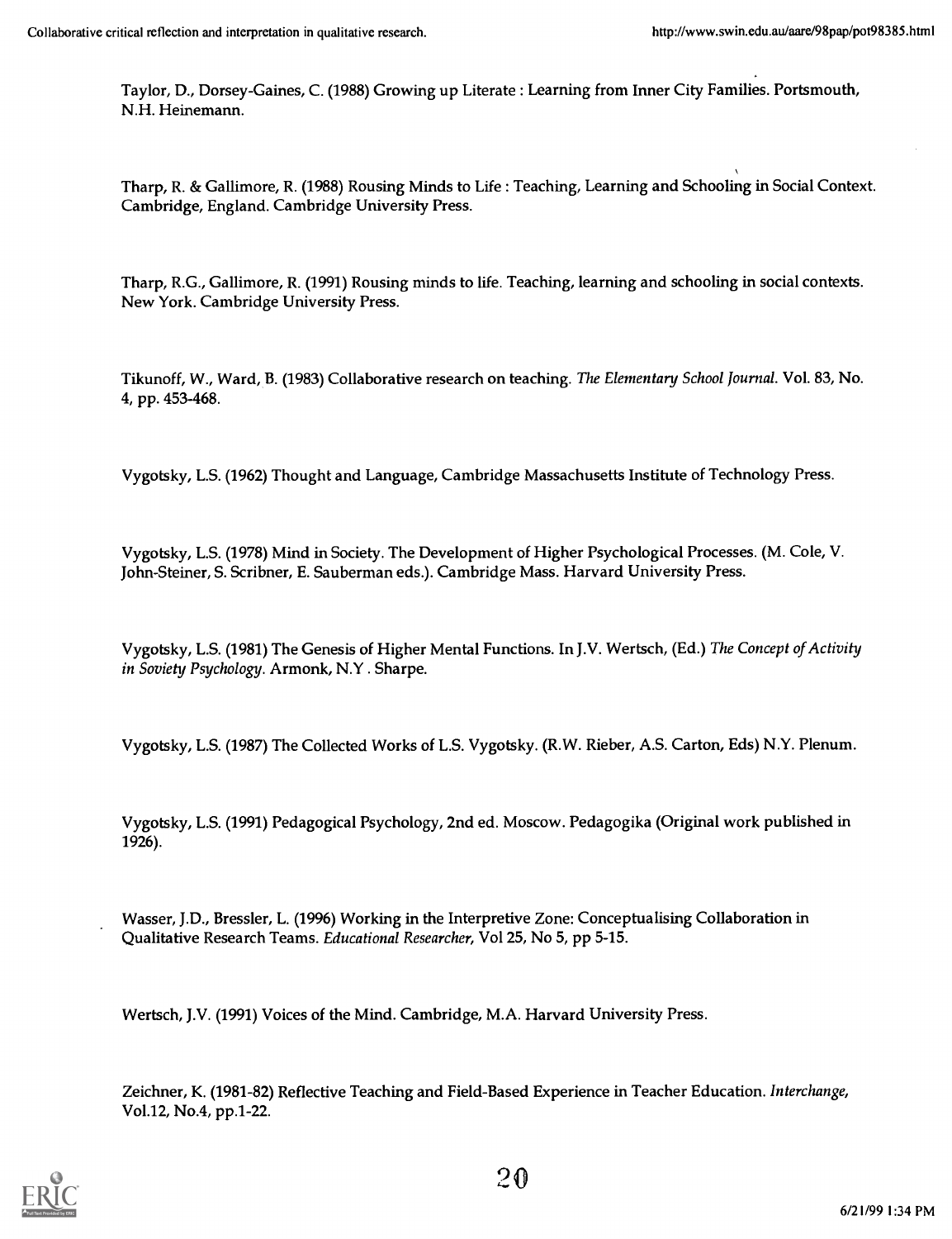Zeichner, K. (1986) Preparing reflective teachers. An overview of instructional strategies which have been employed in pre-service teacher education. International Journal of Educational Research, Vol. 7, pp. 565 - 575.

l,

Collaborative critical reflection and interpretation in qualitative research.

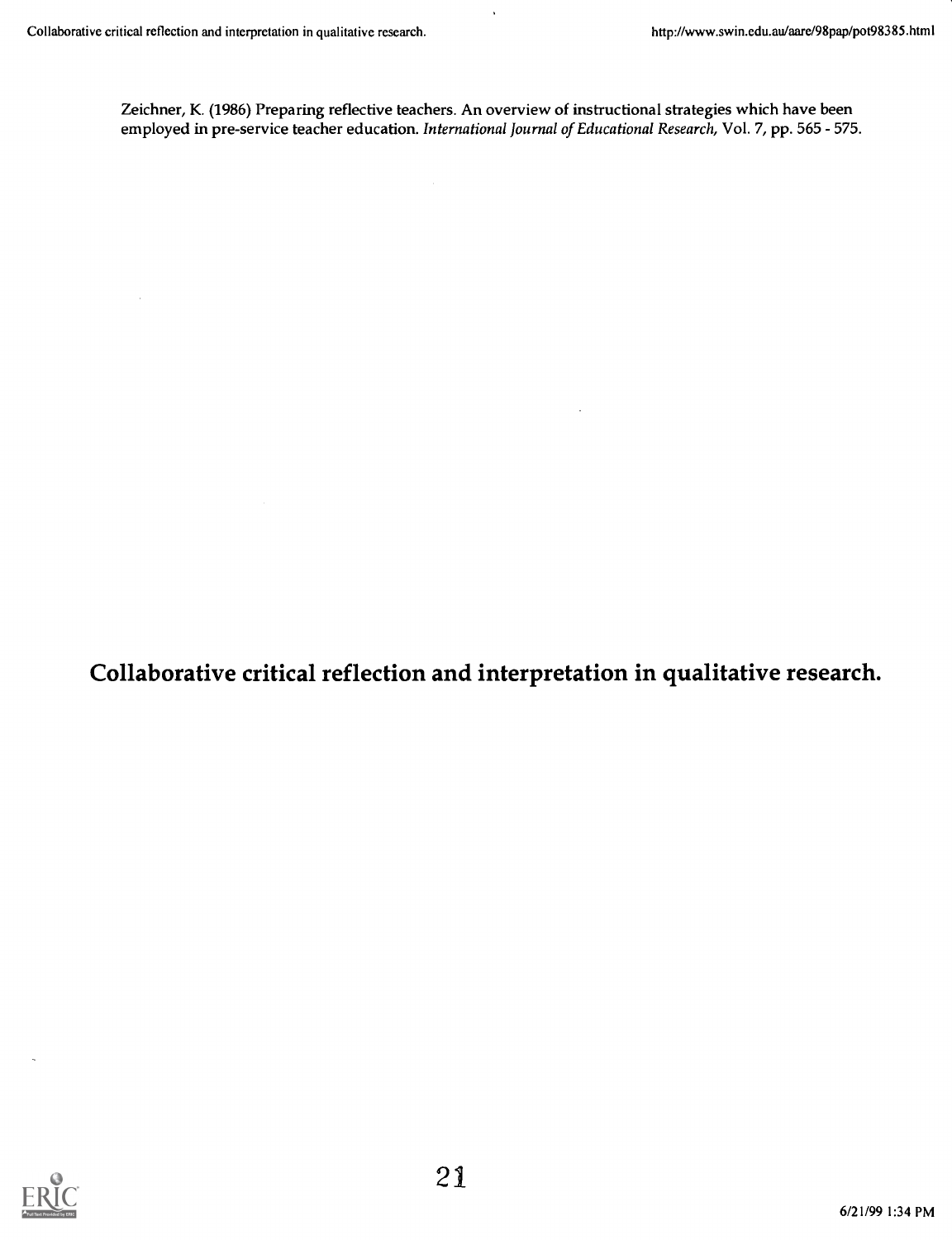# Gillian Potter

de Lissa Institute of Early Childhood and Family Studies

University of South Australia

Ph: (08) 8 302 4433

FAX: (08) 8 302 4394

Email: gillian.potter@unisa.edu.au

Paper presented at the national conference of the

Australian Association for Research in Education

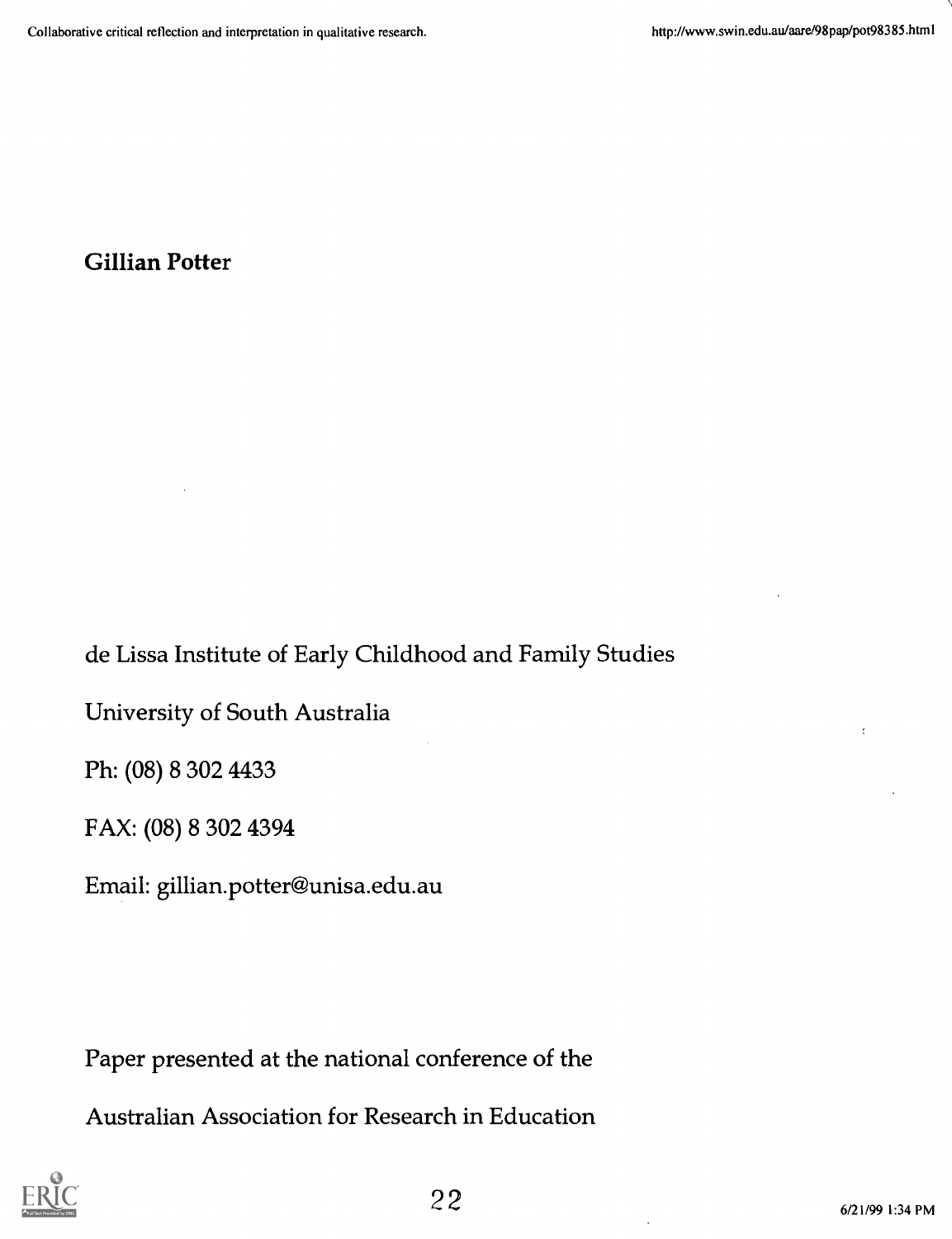Adelaide, South Australia.

November 28 - December 3 1998.